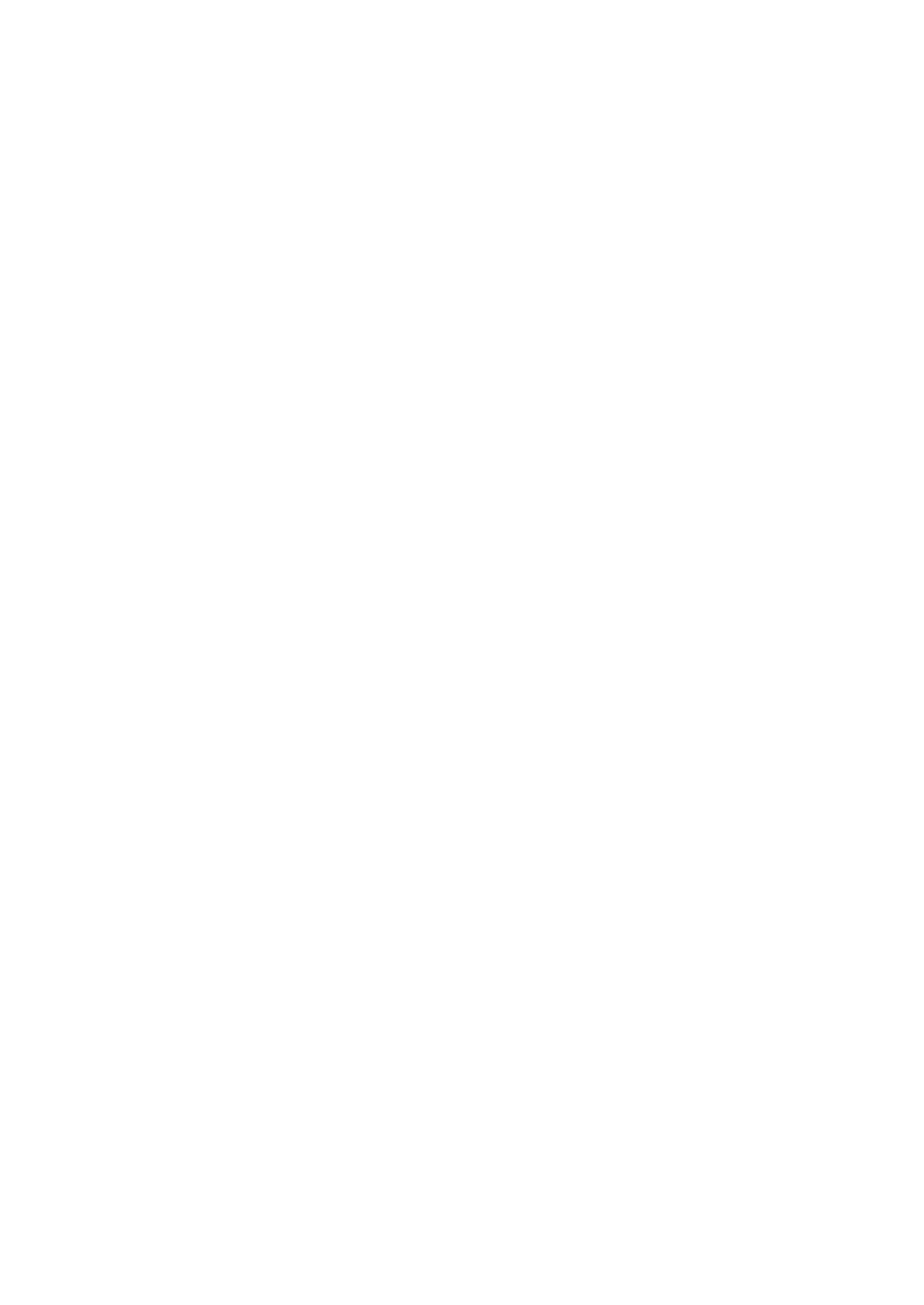# Safety information

Radio devices have limitations in the vicinity of electronic devices:



• Switch the TC35 Terminal off when you are in a hospital or near medical devices like pacemakers or hearing aids. The Terminal may interfere with the operation of these devices.



• Switch the TC35 Terminal off when flying. Secure it so that it cannot be switched on inadvertently.



- Switch the TC35 Terminal off when you are near petrol stations, fuel depots, chemical plants or blasting operations. The Terminal can disturb the operation of technical equipment.
- 
- Interference can occur if the device is used near televisions, radios or PCs.
- In order to avoid possible damage, we recommend that you only use the specified accessories. These have been tested and shown to work well with the Terminal. However, the warranty does not cover these accessories.

**The warranty does not apply in the event of improper use.**

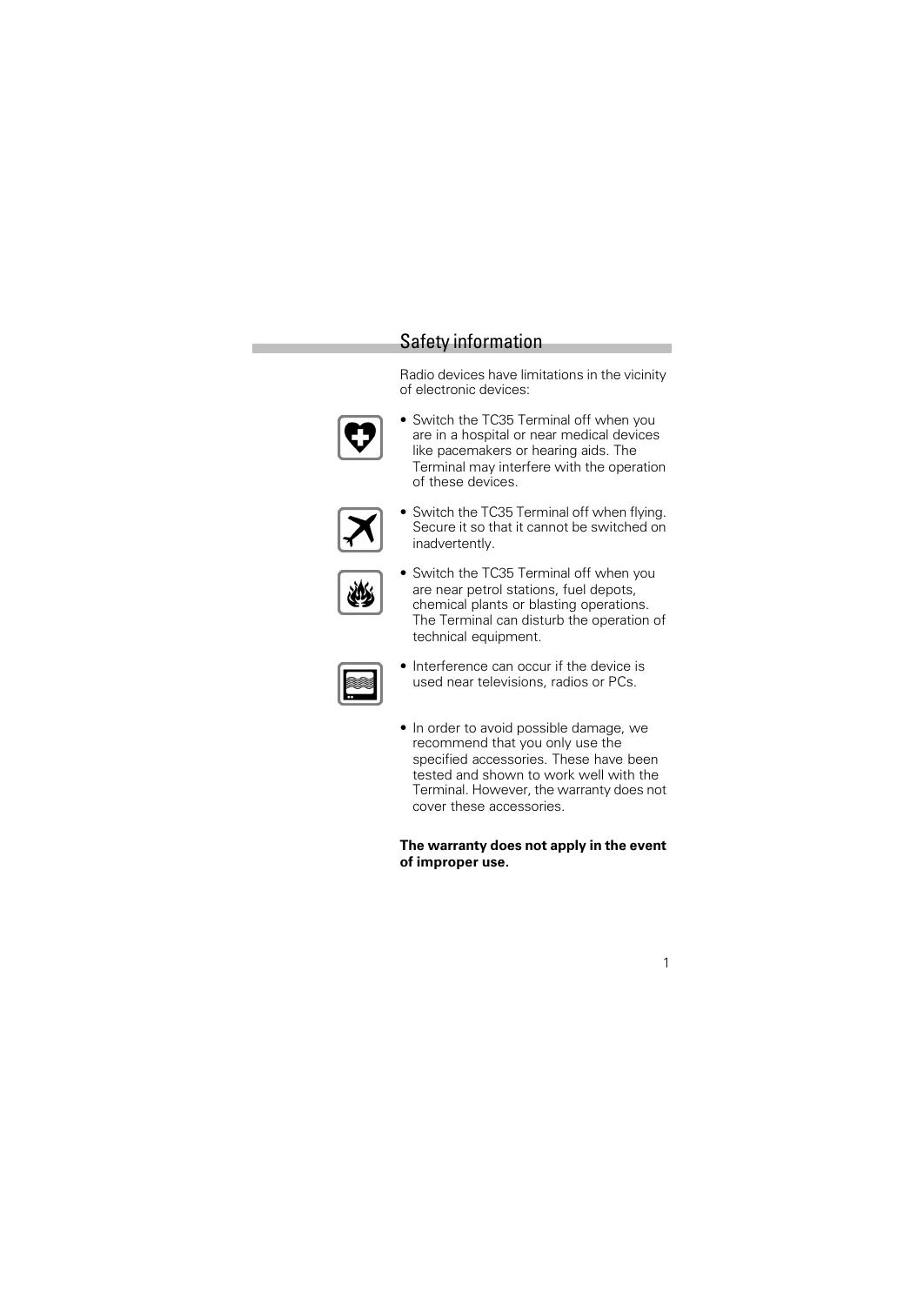# **Contents**

| Safety information<br>1                                                                                     |
|-------------------------------------------------------------------------------------------------------------|
| 2                                                                                                           |
| 4<br>4<br>4                                                                                                 |
| Product description<br>5<br>6<br>6                                                                          |
| 7<br>7<br>7<br>7<br>7<br>7<br>7<br>Supplementary services<br>8<br>External interfaces<br>8<br>8             |
| 9<br>Package contents /<br>scope of delivery<br>9                                                           |
| Safety and installation information<br>9<br>Attaching the Terminal<br>9                                     |
| Interface description 11<br>Plug-in power supply unit<br>11<br>Handset connector<br>15<br>Antenna connector |
| 21<br>RS232 interface<br>23                                                                                 |
| 26<br>Switching onTerminal<br>26<br>Switching off /                                                         |
| resetting the Terminal 27                                                                                   |

2

Ī.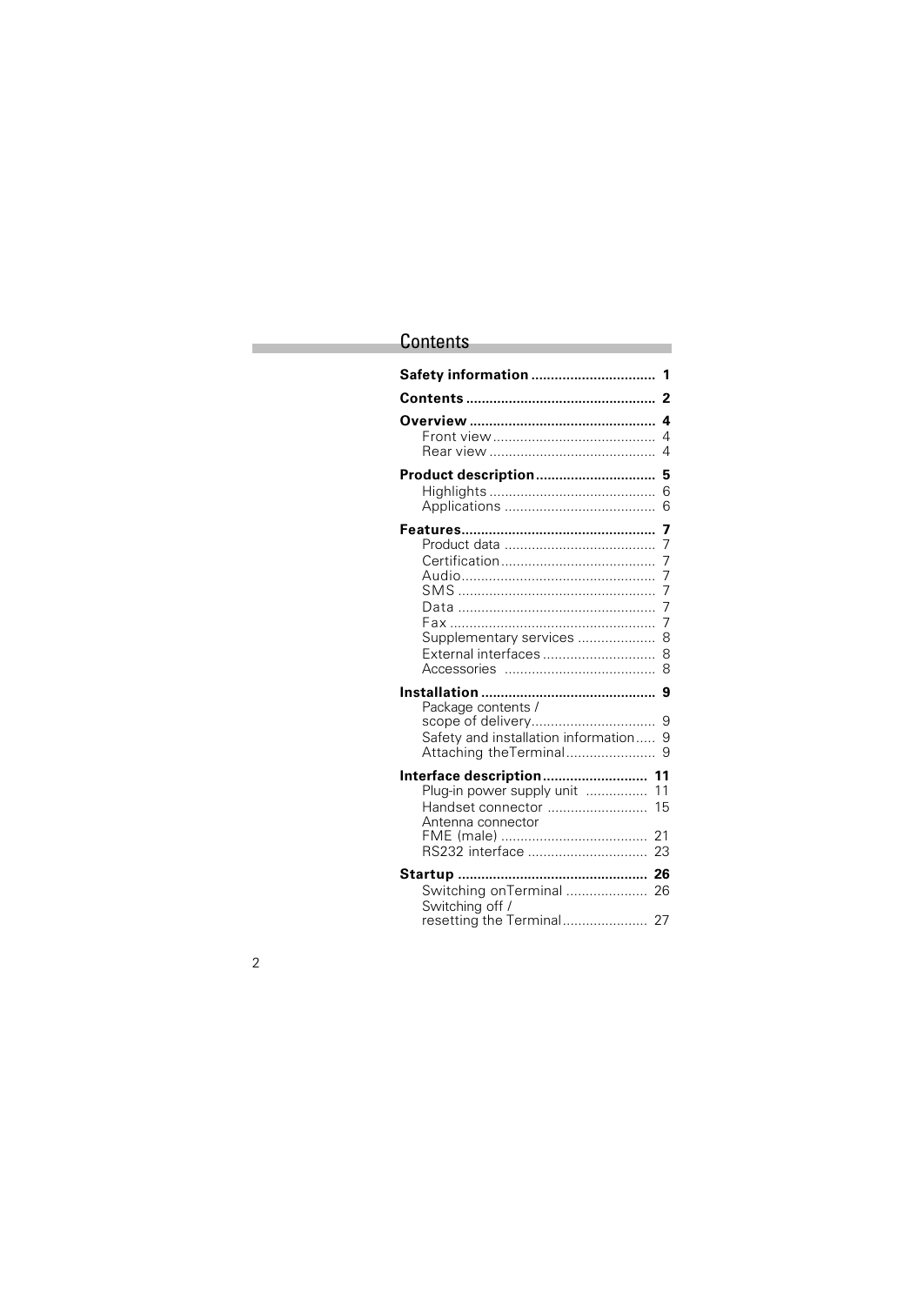# **Contents**

Ī.

| Operating states / LED<br>POWER DOWN<br>Network search | 29<br>30<br>31<br>31<br>31 |
|--------------------------------------------------------|----------------------------|
|                                                        |                            |
|                                                        | 33                         |
| Compatibility withthe predecessor,                     | 34                         |
| the M20Terminal                                        | 34                         |
| Certification / maintenance<br>Maintenance tips        | 35<br>35<br>35             |
|                                                        |                            |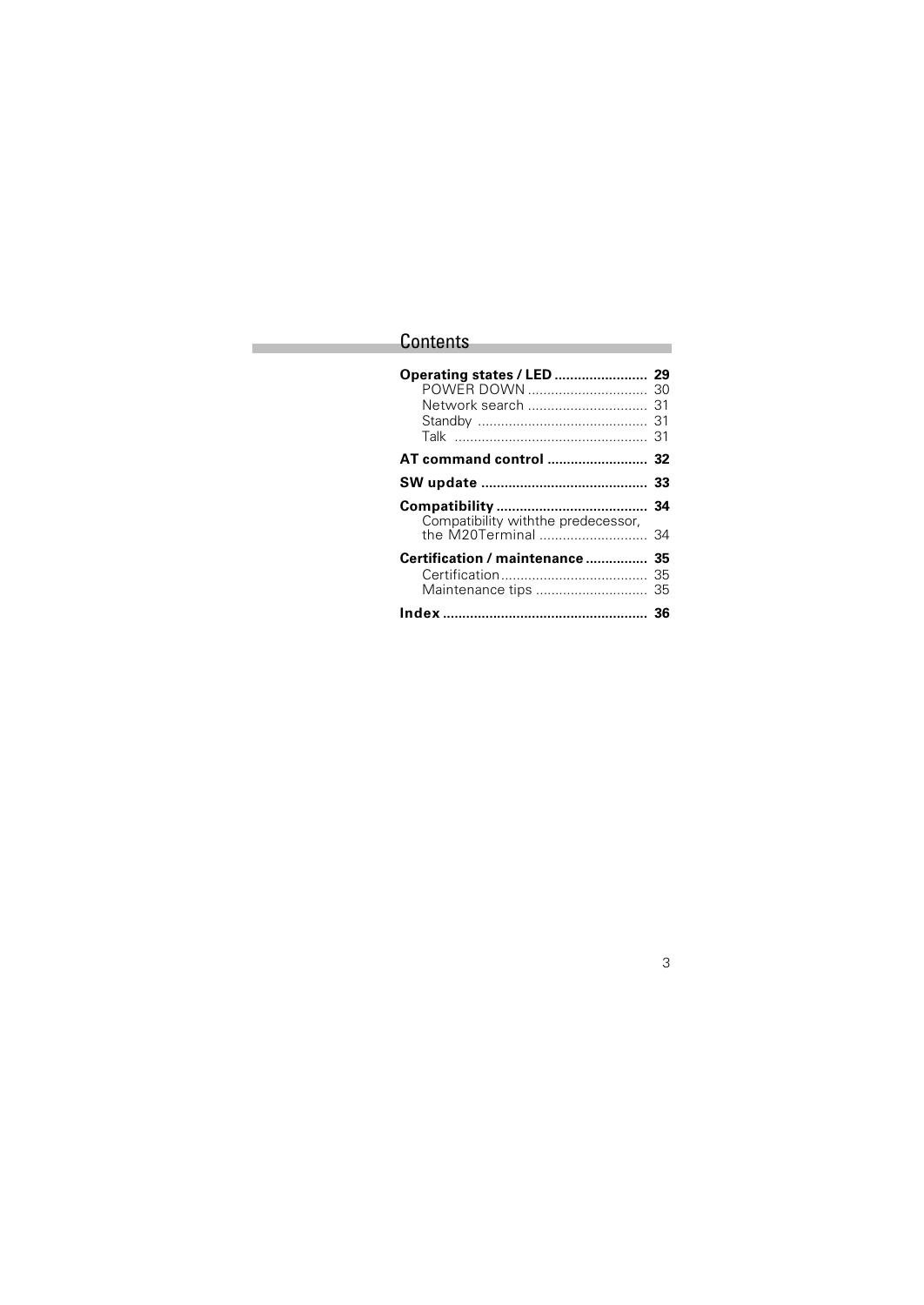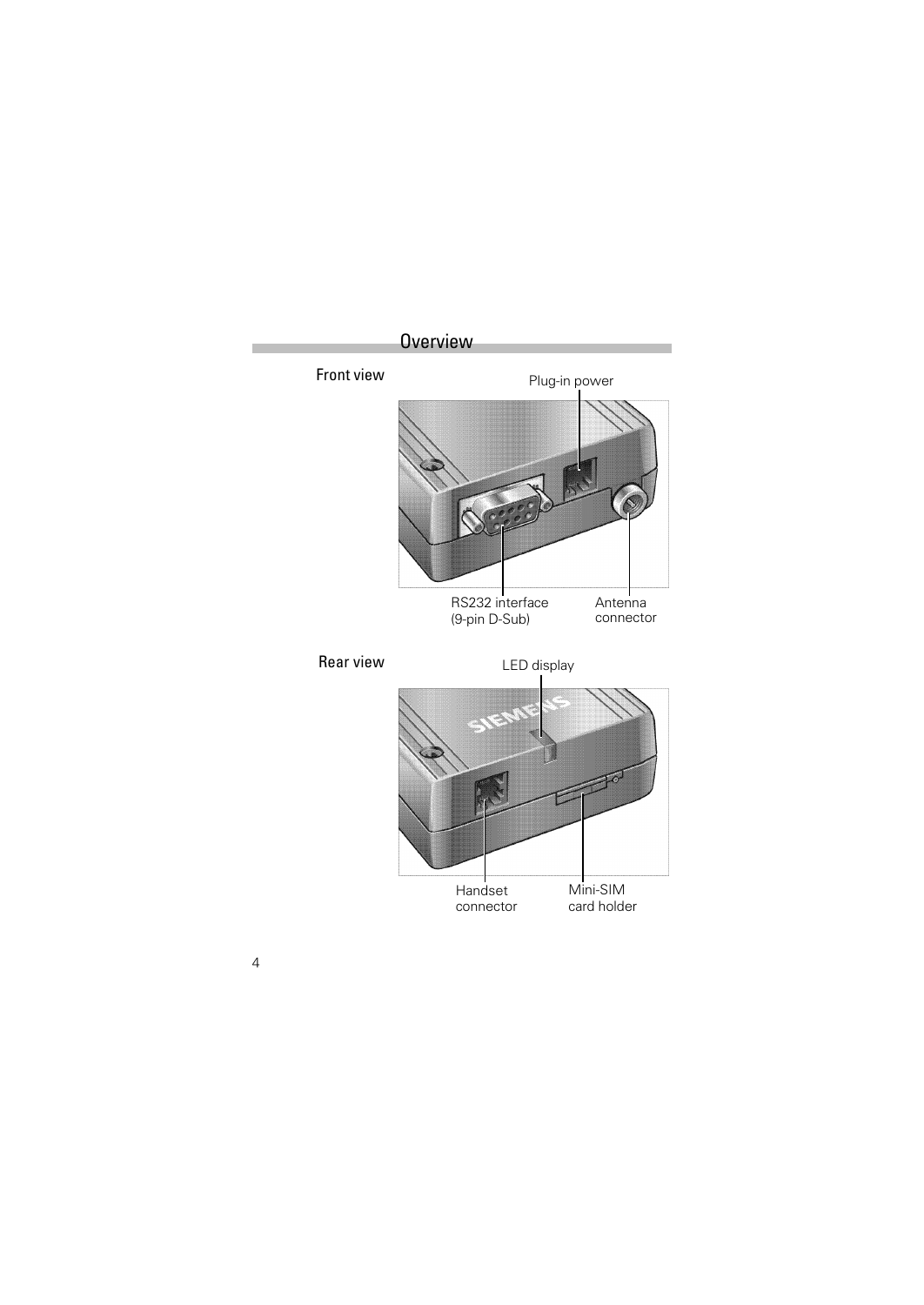### Product description

The TC35 Terminal is a compact GSM modem for the transfer of data, voice, SMSand faxes in GSM networks. Industrial standard interfaces and an integrated SIMcard reader mean it can be used rapidly, easily and universally as a dual band GSM Terminal. Its performance band width and the robust housing make it easier to quickly implement new applications in areas such as telemetry and telematics.

The features, functions and interfaces of the GSM Terminal TC35 T are described below.

The functionality of the Terminal corresponds to the features of the TC35 module, to which a SIM card reader, an RS232 interface, an analog interface for the handset interface and a greater supply voltage range have been added.

All the external interfaces of the GSM Terminal TC35 T are integrated permanently in the housing. The plug-in connections are standardised and suitable for use under vibration.

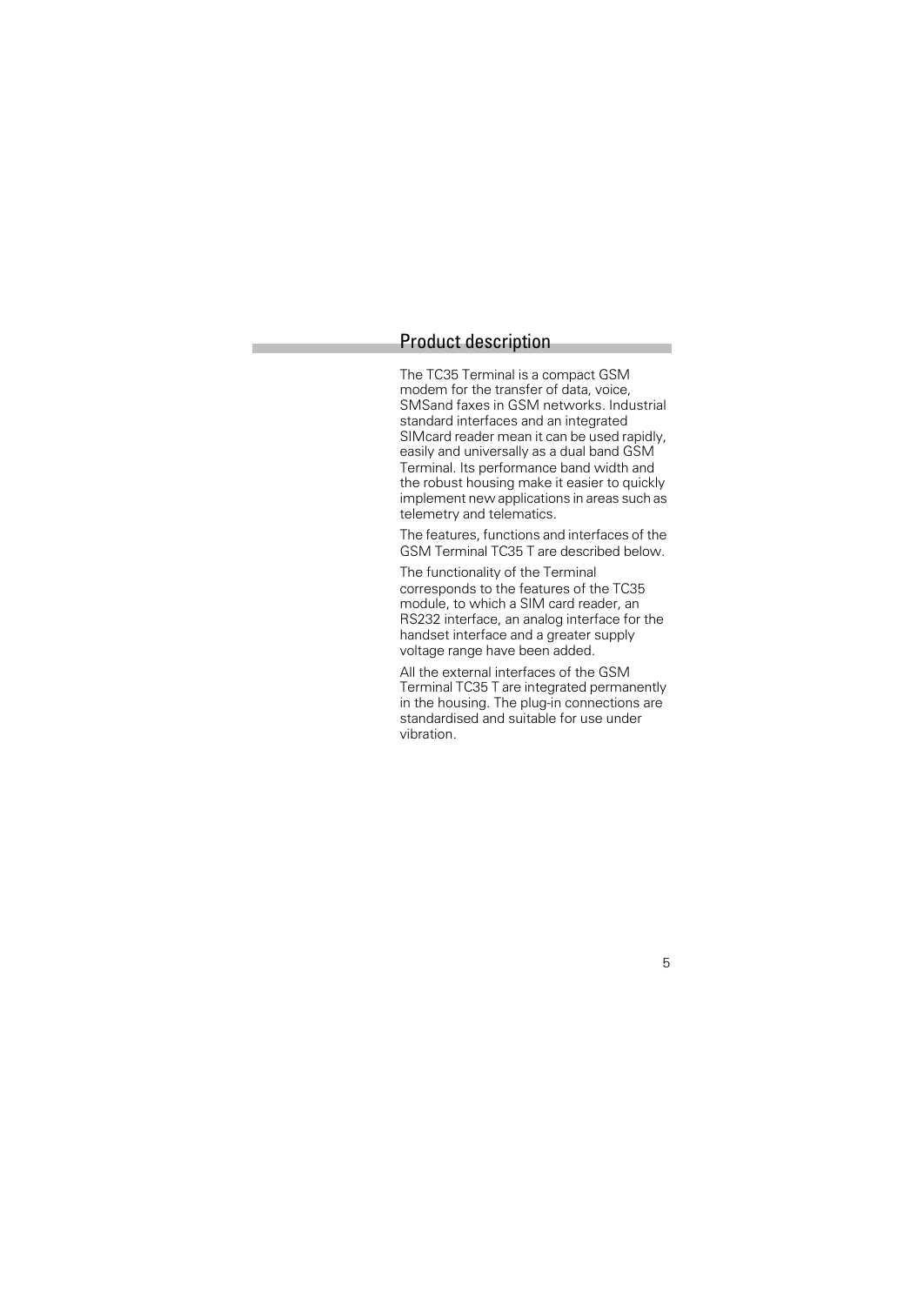# Product description

- Highlights Dual-band EGSM900 / GSM1800
	- Data, voice, SMS and fax
	- R&TTE approval, GCF approval
	- Easy to integrate
	- Industrial interfaces
	- LED display
	- Wide input voltage range
	- Highly compact, light and powerful
- Applications Fleet management
	- Teleservice
	- Security systems
	- Telematics
	- Telemetry
	- Remote monitoring
	- Remote meter reading
	- Vending machines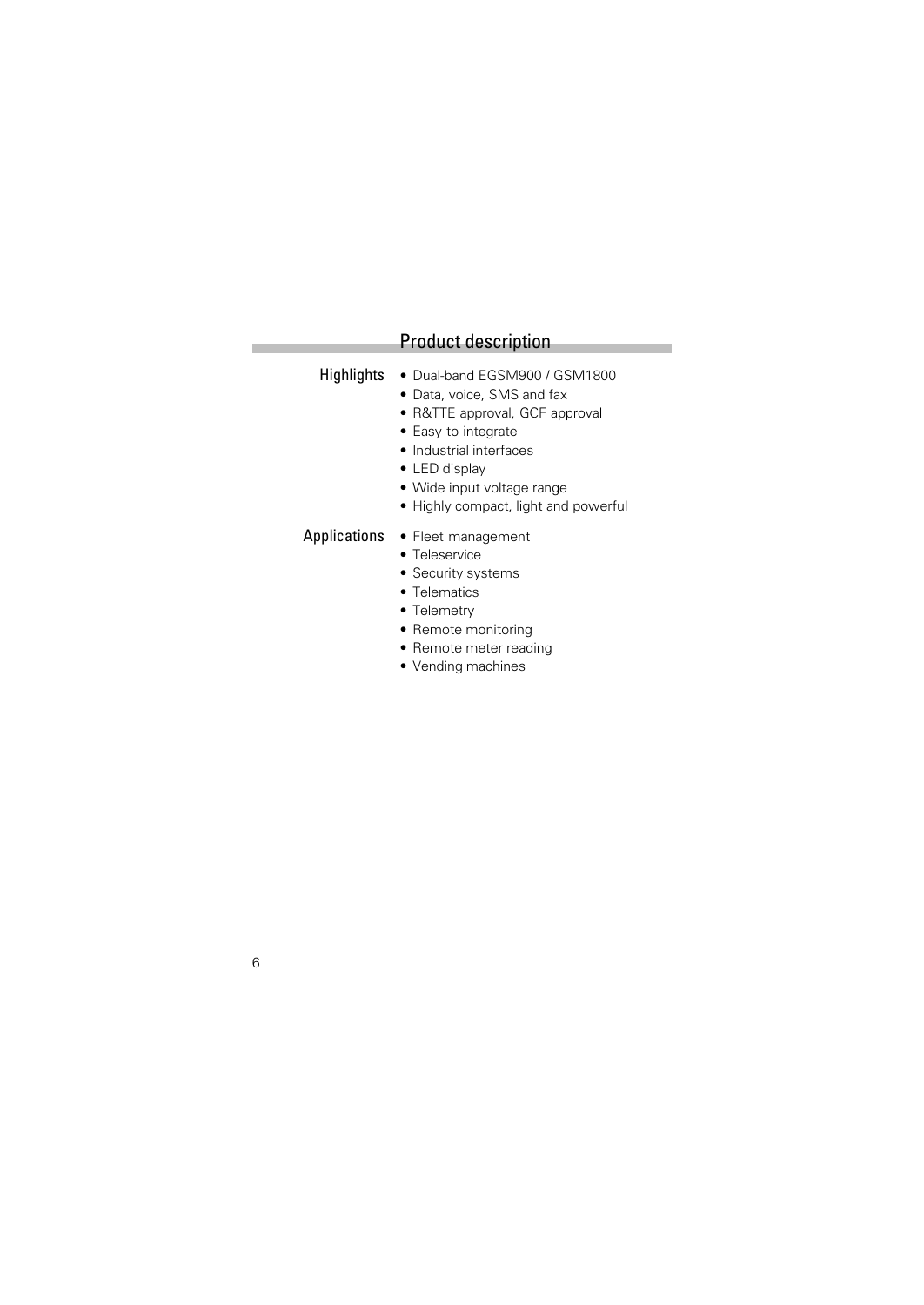# Features

Ì.

| <b>Product data • Dual-band EGSM900 and GSM1800</b><br>• Certified in accordance with GSM<br>phase2/2+<br>• Output performance:<br>$-$ Class 4 (2 W) for EGSM900<br>$-$ Class 1 (1 W) for GSM1800<br>• Control via AT commands<br>• Input voltage range $+8V+30V$<br>• Dimensions: $65 \times 74 \times 33$ mm<br>• Weight: approx. 130g |
|------------------------------------------------------------------------------------------------------------------------------------------------------------------------------------------------------------------------------------------------------------------------------------------------------------------------------------------|
| Certification • R&TTE approval<br>• GCF approval                                                                                                                                                                                                                                                                                         |
| Audio • Half rate (HR)<br>$\bullet$ Full rate (FR)<br>• Enhanced full rate (EFR)                                                                                                                                                                                                                                                         |
| SMS • Point-to-point MT and MO<br>$\bullet$ SMS cell broadcast<br>$\bullet$ Text and PDU mode                                                                                                                                                                                                                                            |
| <b>Data</b> $\bullet$ CSD up to 14.4kbps<br>$\bullet$ USSD<br>• Non-transparent mode<br>• $V.110, V.32$                                                                                                                                                                                                                                  |

Fax • Group 3, classes 1, 2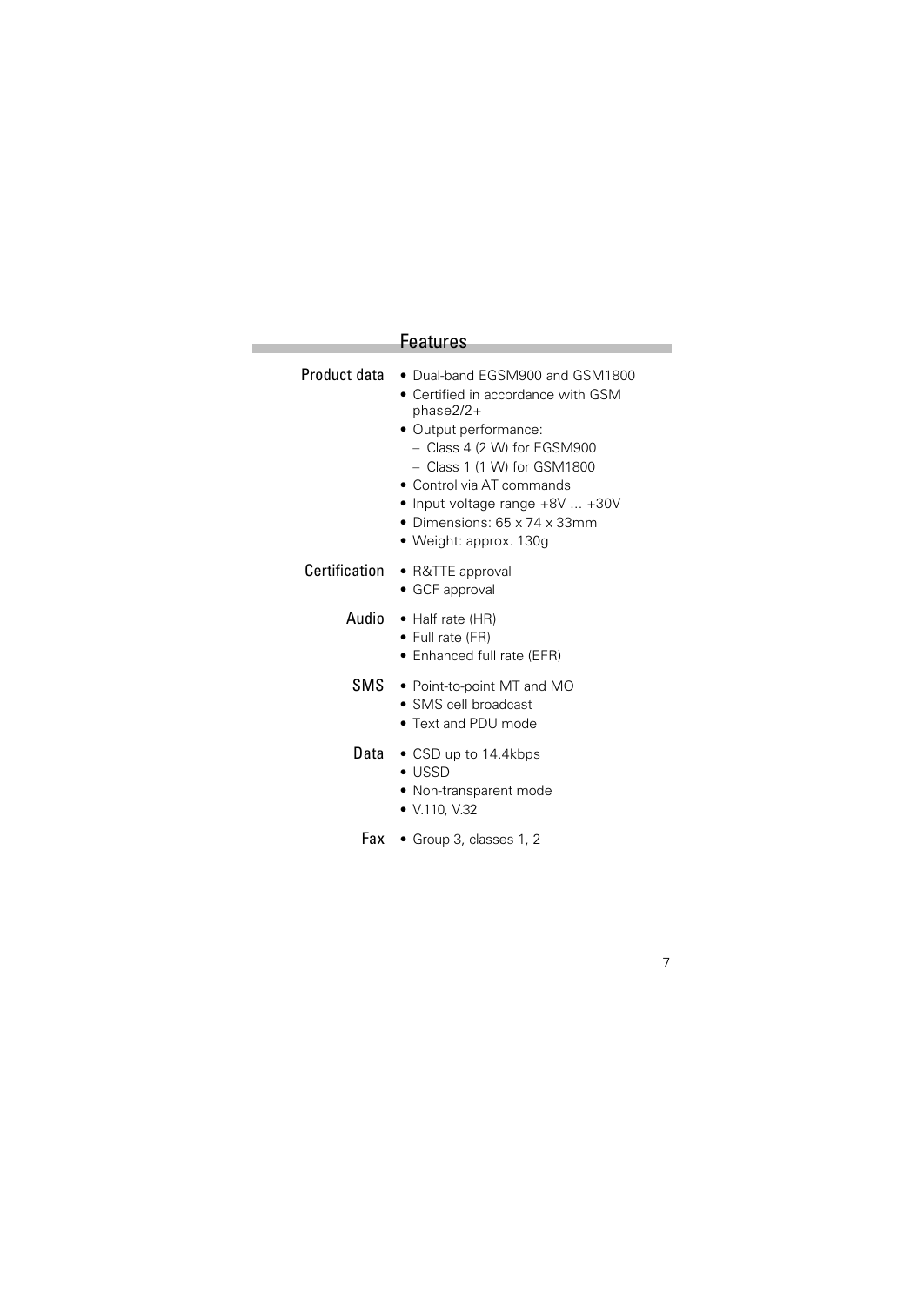|                            | <b>Features</b>                                                                                                                                                                                                                                |
|----------------------------|------------------------------------------------------------------------------------------------------------------------------------------------------------------------------------------------------------------------------------------------|
| Supplementary • Phone book | services • Multiparty<br>• DTMF (Dual Tone Multi Frequency)                                                                                                                                                                                    |
| External interfaces        | • Connector for plug-in power supply unit<br>• Handset audio interface<br>• Mini-SIM card holder<br>• Antenna connector FME (male)<br>• RS232 interface (V.24/V.28 on the Sub-D<br>socket)                                                     |
| Accessories                | Antennae, SIM cards, power supply units,<br>RS232 cables, handsets and a mounting kit<br>for top-hat rails can be obtained from<br>different manufacturers. Recommended<br>suppliers are listed in the corresponding<br>interface description. |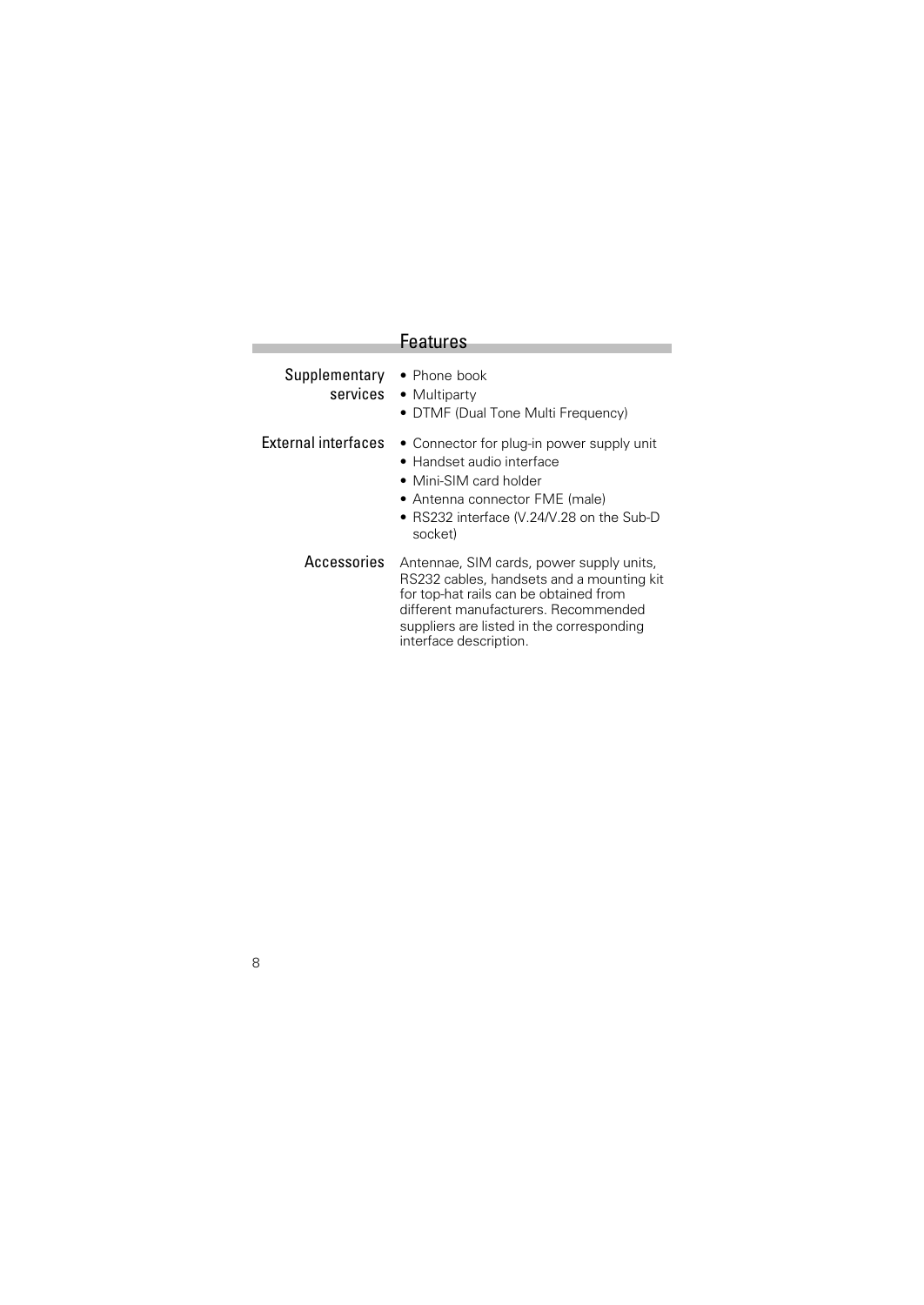|                                           | Installation                                                                                                                                                                                                                                                                                                                                                                                                                                                                                                                                                                                                                                                                                               |
|-------------------------------------------|------------------------------------------------------------------------------------------------------------------------------------------------------------------------------------------------------------------------------------------------------------------------------------------------------------------------------------------------------------------------------------------------------------------------------------------------------------------------------------------------------------------------------------------------------------------------------------------------------------------------------------------------------------------------------------------------------------|
| Package contents /<br>scope of delivery   | · Package unit:<br><b>TC35 Terminal</b><br>L36880-N8600-A100<br>and user guide<br>• TC35 Terminal<br>S30880-S8600-A10<br>A31008-H8600-A1-*-7619<br>• User guide                                                                                                                                                                                                                                                                                                                                                                                                                                                                                                                                            |
| Safety and<br>installation<br>information | • The Terminal should be installed and set<br>up only by qualified personnel.<br>• Connect a fast 1.25A fuse to the incoming<br>line for the positive supply voltage to<br>protect the Terminal.<br>• If a power supply unit is used to supply the<br>TC35 Terminal, it must meet the demands<br>placed on SELV circuits in accordance with<br>EN60950. When using batteries and<br>accumulators, adhere to the relevant<br>regulations.<br>• The maximum permissible connection<br>length between the TC35 Terminal and<br>the supply source is 3m.<br>• Your supplier will be pleased to provide<br>you with a detailed technical description<br>and technical support for the SIEMENS<br>TC35 Terminal. |
| Attaching<br>theTerminal                  | The TC35 Terminal can be attached with two<br>screws. Use screws approx.50 mm long<br>and Ø 3mm. The TC35 Terminal can be<br>attached to a top-hat rail using an additional<br>fixture (see the following page).                                                                                                                                                                                                                                                                                                                                                                                                                                                                                           |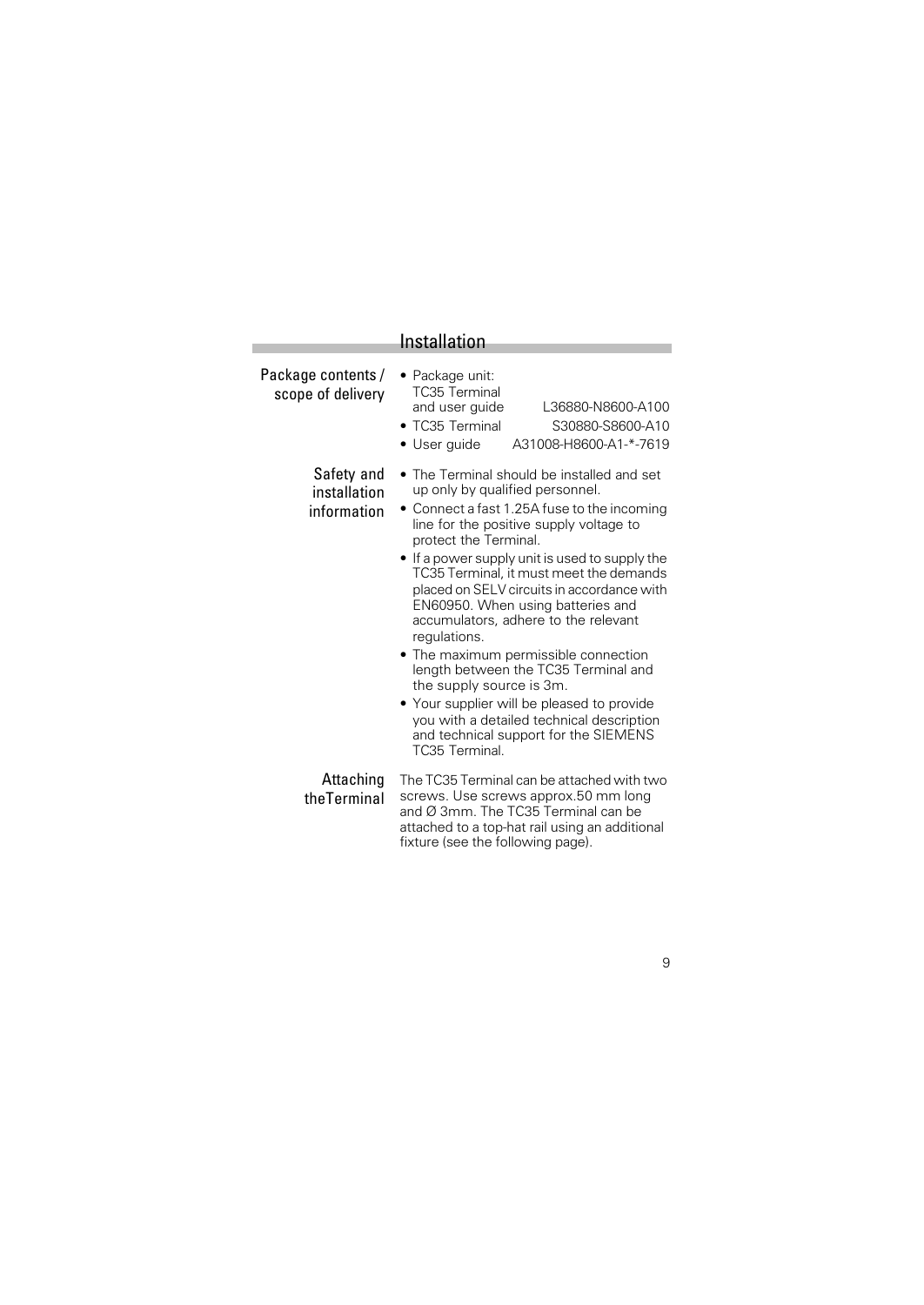# Installation



**Mounting kit for top-hat rail installation** The TC35 Terminal can be attached to a 35mm top-hat rail using this mounting kit. There are two screws that are used tofix the top-hat rail adapter to the TC35 Terminal. The TC35 Terminal can be inserted onto the top-hat rail using this adapter.

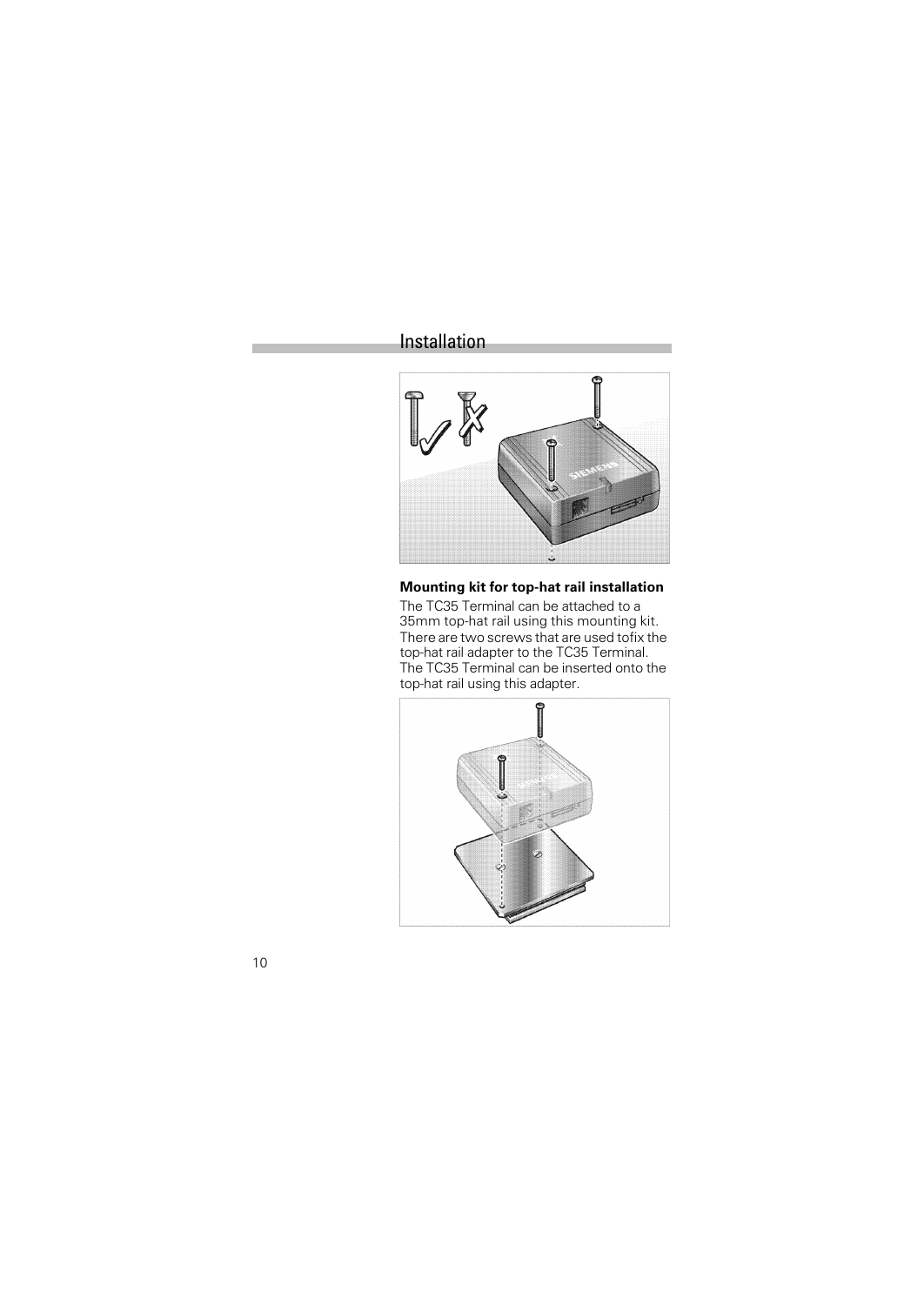The following interfaces are available on the TC35Terminal:

- Connector for the plug-in power supply unit
- Handset connector
- Mini-SIM card holder
- Antenna connector FME (male)
- RS232 interface (V.24/V.28 on the D-Sub socket)

Plug-in power The TC35 Terminal receives its power supply supply unit in a wide voltage range (+8 V ... +30 V) via the power supply connectors. Two additional control lines are used for switching the Terminal on/off (resetting). The connection is implemented by a 6-pin Mini-Western connector.

#### **Connector for the plug-in power supply unit**

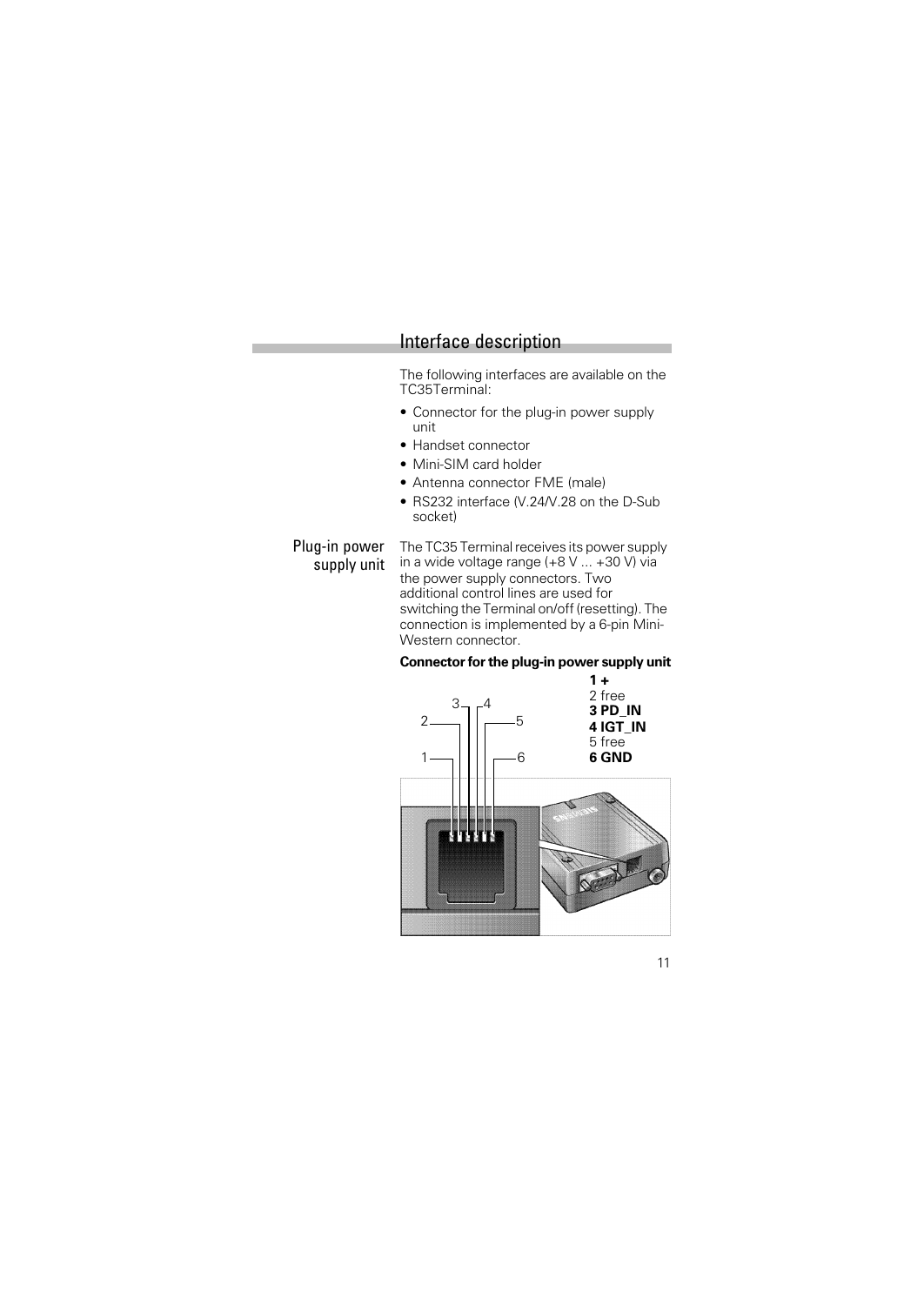### **Purpose of the connectors/connections**

| <b>Signal</b><br>name |                |                                                                                                                                                                             | PIN I/O Description                                                                                                                                                                                              | <b>Parameters</b>                                    |
|-----------------------|----------------|-----------------------------------------------------------------------------------------------------------------------------------------------------------------------------|------------------------------------------------------------------------------------------------------------------------------------------------------------------------------------------------------------------|------------------------------------------------------|
| ÷                     | 1              |                                                                                                                                                                             | Positive supply voltage<br>connection                                                                                                                                                                            | $+8V+30V$<br>max. 33V for<br>1 <sub>min</sub>        |
|                       | $\overline{2}$ |                                                                                                                                                                             | Free                                                                                                                                                                                                             |                                                      |
| PD_IN                 | 3              |                                                                                                                                                                             | Reset input<br>high active                                                                                                                                                                                       | $U_{\text{IH}} > +5V$<br>( > 3.5s)<br>$U_{  }$ < +2V |
| IGT_IN                | 4              |                                                                                                                                                                             | Ignition input<br>high active                                                                                                                                                                                    | $U_{\text{IH}}$ > +5V<br>(>200ms)<br>$U_{  }$ < +2V  |
|                       | 5              |                                                                                                                                                                             | Free                                                                                                                                                                                                             |                                                      |
| GND                   | 6              |                                                                                                                                                                             | Negative supply voltage<br>connection<br>Reference potential for<br>PD_IN and IGT_IN                                                                                                                             | 0V                                                   |
|                       |                |                                                                                                                                                                             | Use and operation<br>The power supply is implemented by the<br>+ and the GND wire. To switch the TC35<br>Terminal on, proceed as follows:<br>$-$ Either activate the DTR control line via the<br>RS232 interface |                                                      |
|                       |                | - Or connect IGT_IN to +. This connection<br>has already been set up in the specified<br>plug-in power supply unit below, see<br>"Connectible plug-in power supply unit" on |                                                                                                                                                                                                                  |                                                      |

page14.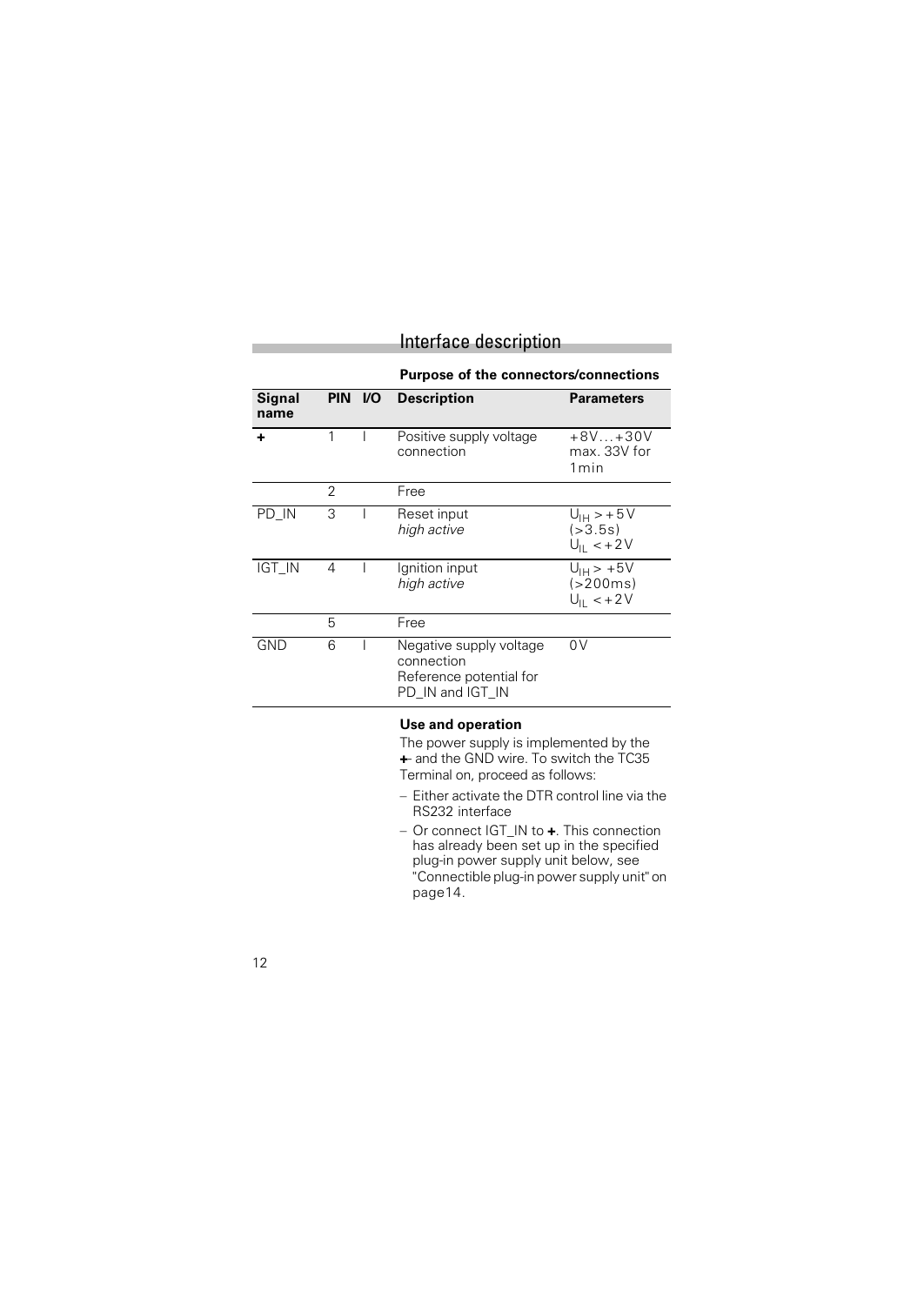#### **Polarity reversal protection**

Polarity reversal protection is implemented by means of a power diode. The diode has a reverse voltage of 400V.

#### **Overvoltage protection**

Overvoltages are suppressed by a Zener diode after the polarity reversal protection diode.

#### **Fuses**

A permanently installed, non-replaceable fuse in the TC35 Terminal ensures electrical safety in the event of faults. Connect a fast 1.25A fuse to the supply line of the positive supply voltage for general protection of the Terminal, see "Safety and installation information" on page9.

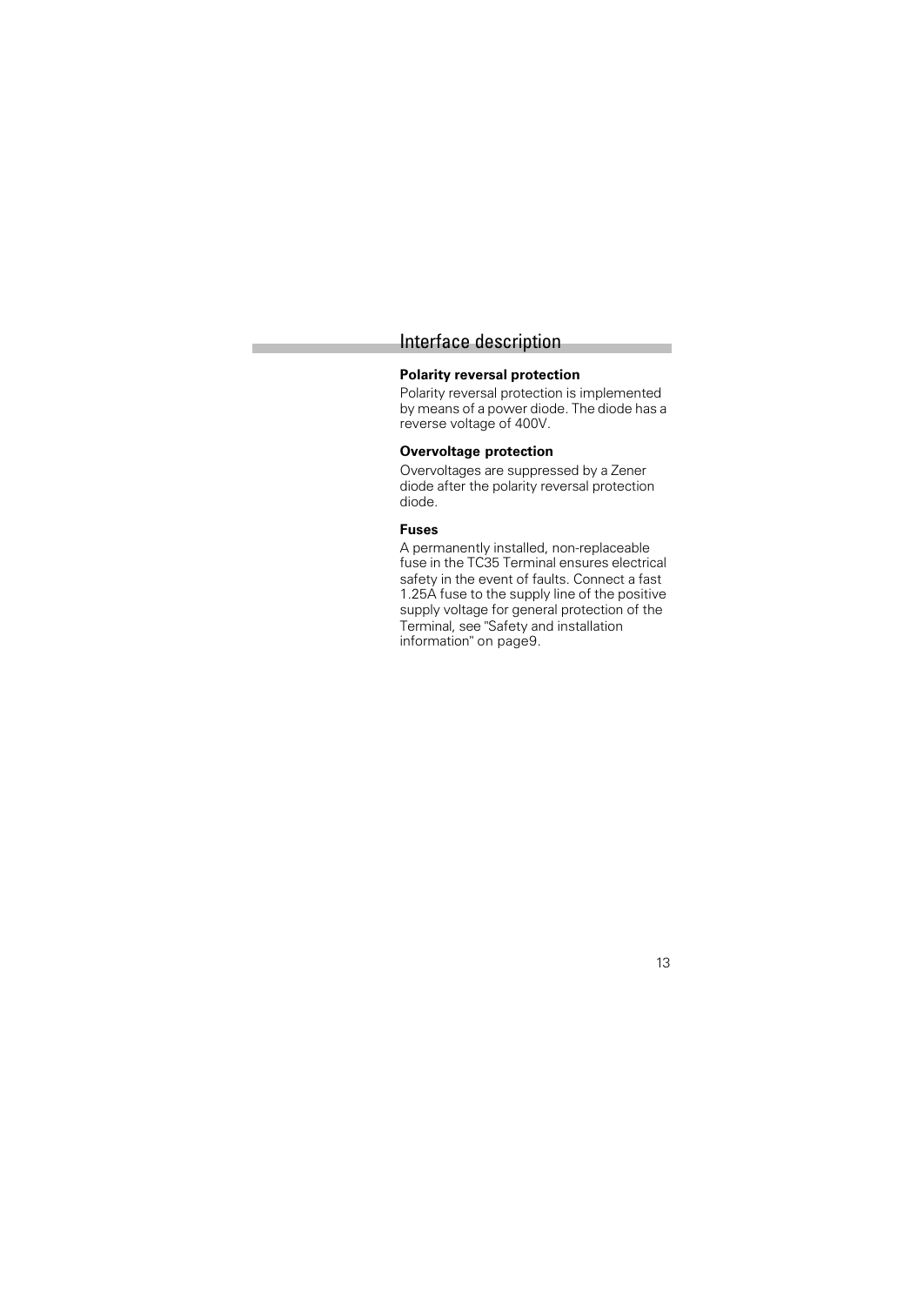#### **Interference immunity**

- The cable length must not exceed 3m
- Current carrying capacity <1.5A (Western modular jack)
- Nominal signal range: 0...+30V
- Max. load current 1.5A
- Electrical fast transient burst requirements in accordance with ETS 300-342-1
- Surge immunity requirements in accordance with ETS 300-342-1
- Electrostatic discharge requirements in accordance with ETS 300-342-1
- Immunity RF common mode 0.15–80MHz in accordance with ETS 300-342-1
- Transients and surges in a vehicular environment
- Voltages dips and interruption

#### **Connectible plug-in power supply unit**

| <b>Item</b>          | Order no. Supplier |                              |
|----------------------|--------------------|------------------------------|
| Plug-in power supply | 39001              | Sphere Design                |
| unit for the TC35    |                    | Saarpfalz-Park 10            |
| Terminal             |                    | D-66450 Bexbach Saar         |
|                      |                    | Tel.: +49 6826 / 5200-0      |
|                      |                    | Fax: +49 6826 / 5200-25      |
|                      |                    | E-mail: info@spheredesign.de |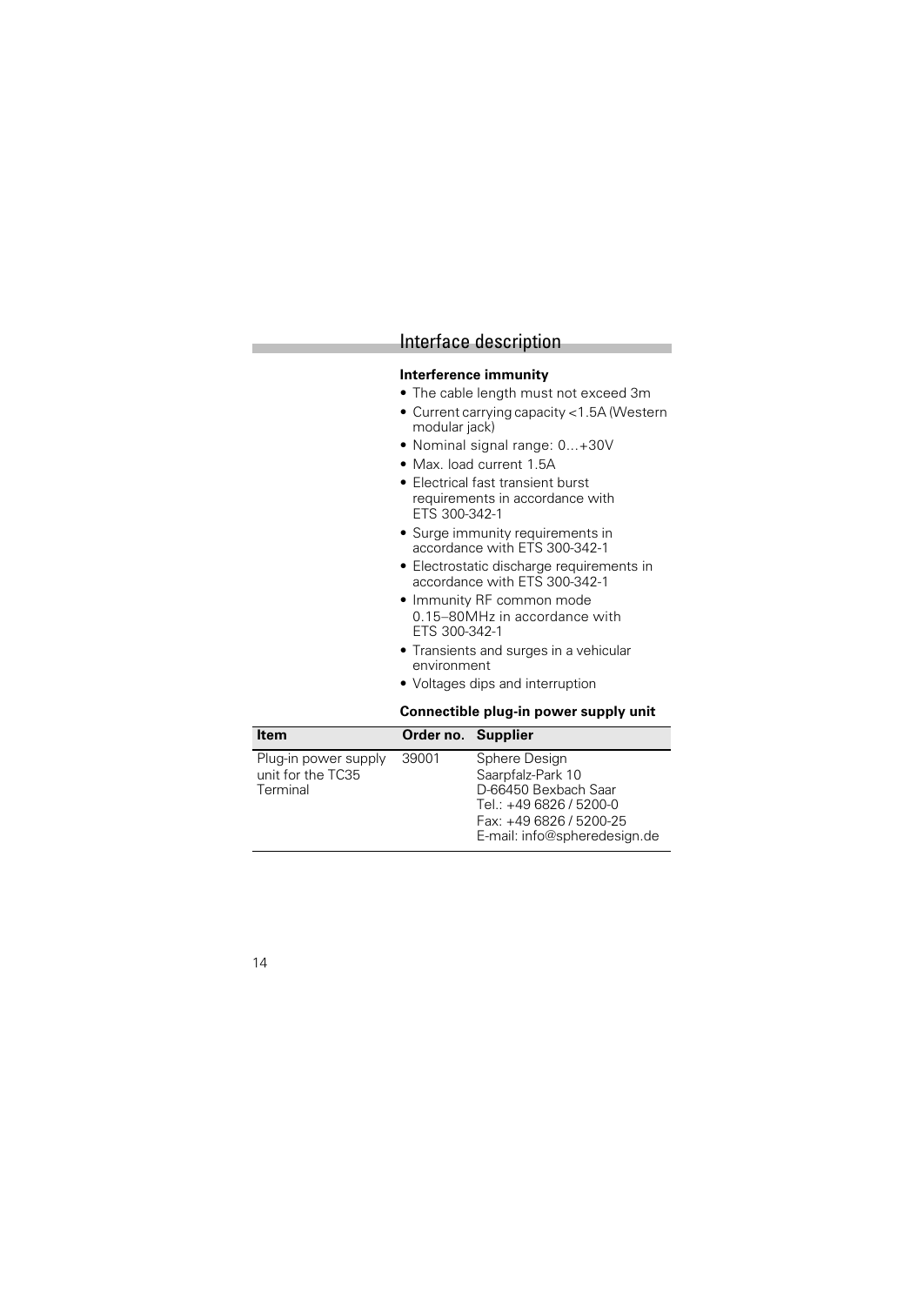Handset connector The handset is connected via a 4-pin Mini-Western socket. The audio interface has a symmetrical design. The audio interface can be configured by AT commands. Threeaudio modes are prepared in the GSM module for this purpose.

#### **Mode 1 (default):**

The "Handset for Cellular Engine Siemens Terminal M20T, MC35T, TC35T, DSB35" can be connected to the TC35 Terminal (approved configuration and recommended handset).

#### **Mode 4:**

Any handset can be connected to the TC35Terminal. The audio parameters can be adapted by means of AT commands. New approval must be obtained for this combination.

#### **Mode 5:**

The frequency responses have a linear setting in this mode for any audio equipment. Echo suppression and side tone are switched off.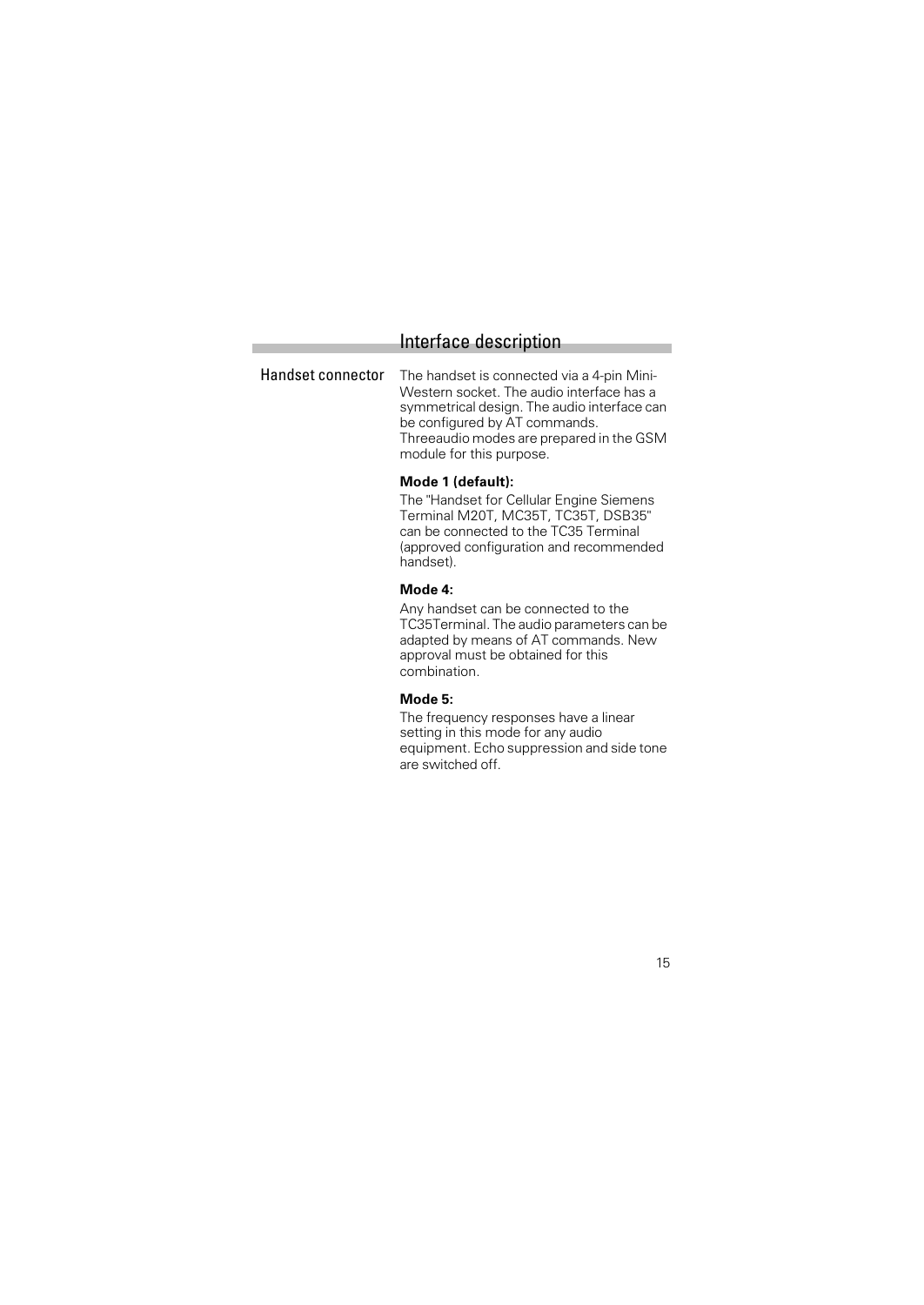

**Purpose of the connectors/connections**

| Signal PIN I/O<br>name |   |              | <b>Description</b>                      | <b>Parameters</b>                                                                                                                              |
|------------------------|---|--------------|-----------------------------------------|------------------------------------------------------------------------------------------------------------------------------------------------|
| <b>MICN</b>            | 1 | DC:O<br>AC:1 | Microphone input DC (no load):<br>minus | $U_0 = 6.0V \pm 10\%$                                                                                                                          |
| <b>MICP</b>            | 4 | DC:O<br>AC:1 | Microphone input<br>plus                | (MICP)<br>$U_0 = 0V$ (MICN)<br>$R_i = 4.7k$ (MICP)<br>$R_i = 4.7k$ (MICN)<br>$AC$ $U_{\text{imax}} = 1.03 V_{\text{PP}}$<br>$Z_i = 2 k \Omega$ |
|                        |   |              |                                         | Gain range: 042dB                                                                                                                              |
| EPN                    | 2 | ∩            | Earpiece<br>connector                   | $U_{0\text{max}} = 3.7 V_{\text{PP}}$ , no load<br>$R_i = 15 \Omega$                                                                           |
| <b>FPP</b>             | 3 | ∩            | Earpiece<br>connector                   | Gain range: -180dB                                                                                                                             |

16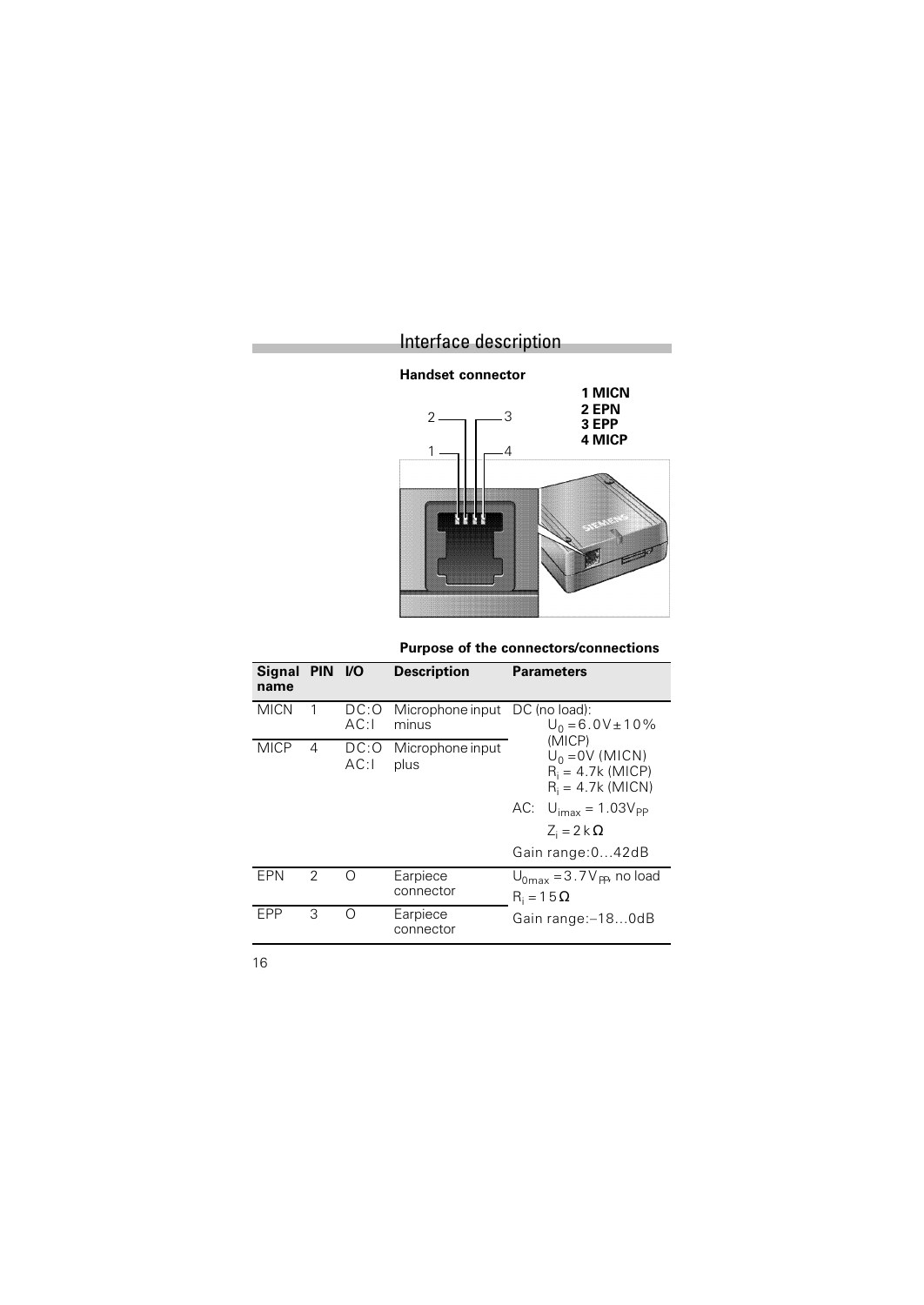#### **Use and operation**

A connected handset can be used when the customer application initiates the TALK state with AT commands via the RS232 interface.

#### **Interference immunity**

- The connecting cable must not exceed 3m in length.
- Electrical fast transient burst requirements (cable is >3m)
- Surge immunity requirements not specified
- Electrostatic discharge requirements in accordance with ETS 300-342-1
- Immunity RF common mode 0.15–80MHz in accordance with ETS300-342-1

#### **Connectible handset**

| <b>Item</b>                                          | Order no.               | <b>Supplier</b>                                                                                           |
|------------------------------------------------------|-------------------------|-----------------------------------------------------------------------------------------------------------|
| Votronic handset<br>Handset for<br>the TC35 Terminal | $HH-SI-30.3/$<br>V1.1/0 | Votronic GmbH<br>Saarbrücker Str. 8<br>D-86386 St. Ingbert<br>Tel.: +4968949255-44<br>Fax: +4968949255-88 |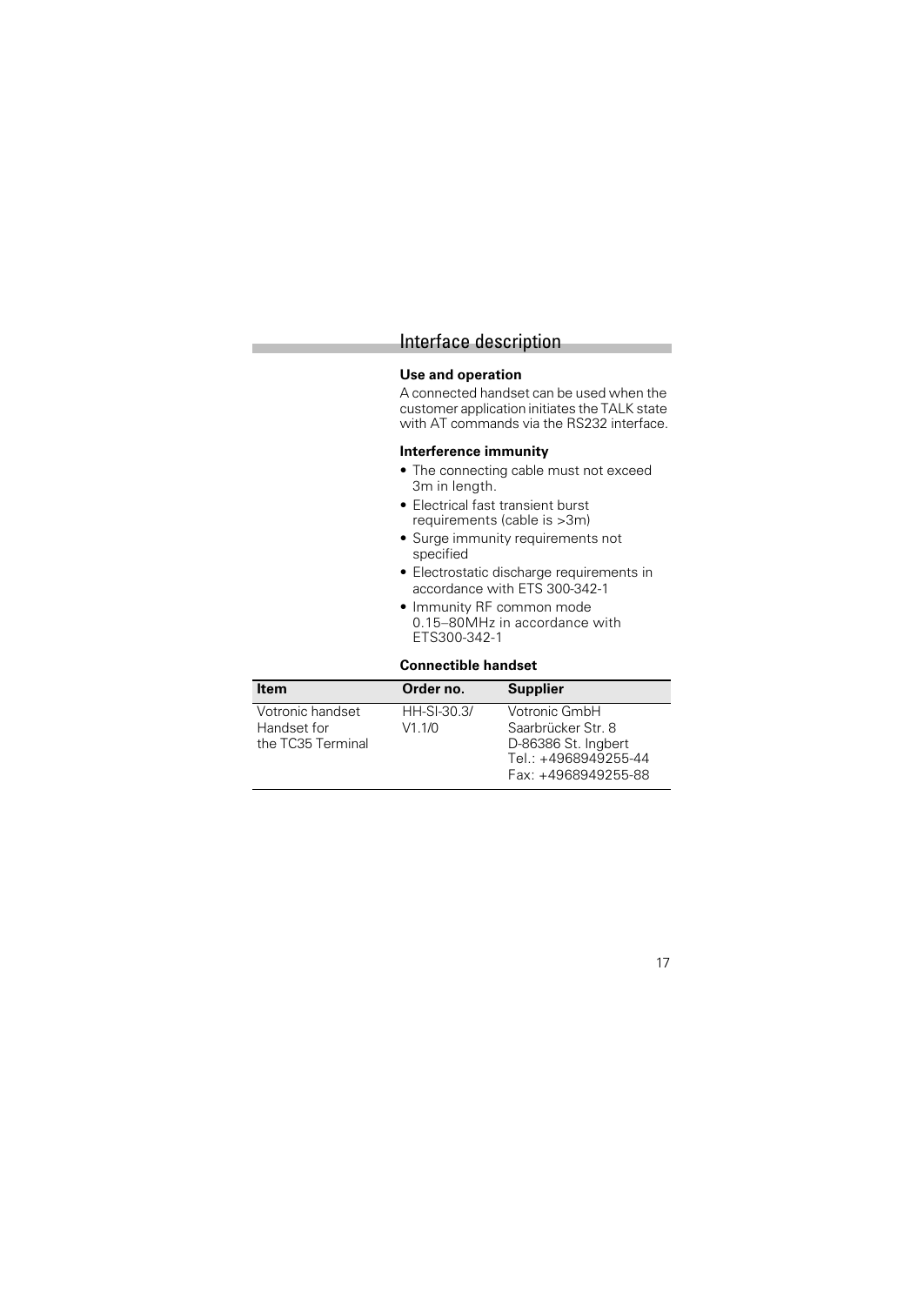#### **SIM card connector**

The connector is intended for 3V SIM cards in accordance with GSM11.12 phase2 to operate the Terminal.

The SIM card (3V type) must be inserted in the card holder to put the TC35 Terminal into operation.

- 1. Make sure that there is no voltage applied to the TC35 Terminal.
- 2.Operate the eject mechanism (yellow pin next to the card holder) to open the card holder by pressing it down with a pen, for example.

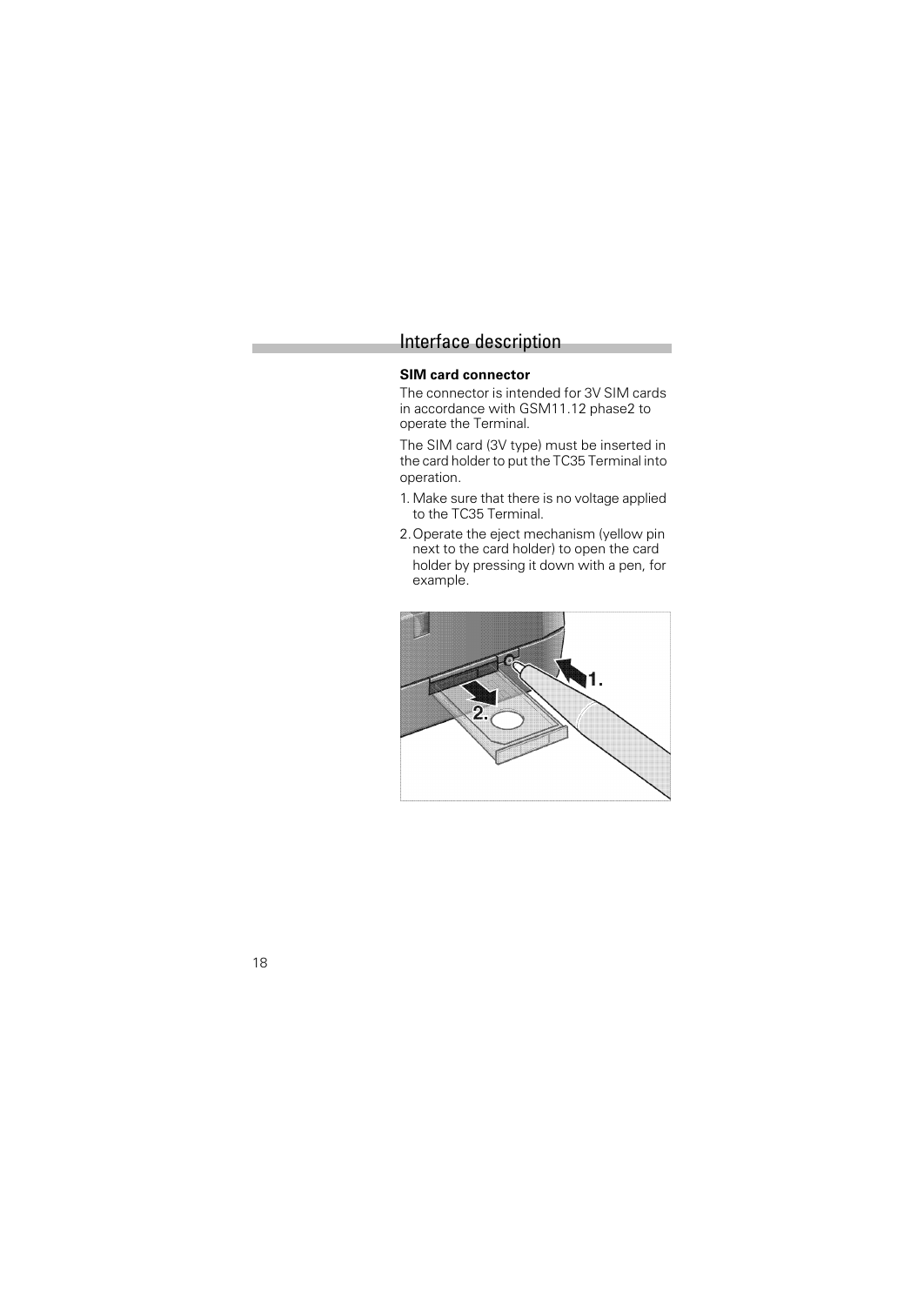3.Insert the SIM card in the SIM card holder and push it back into the housing.



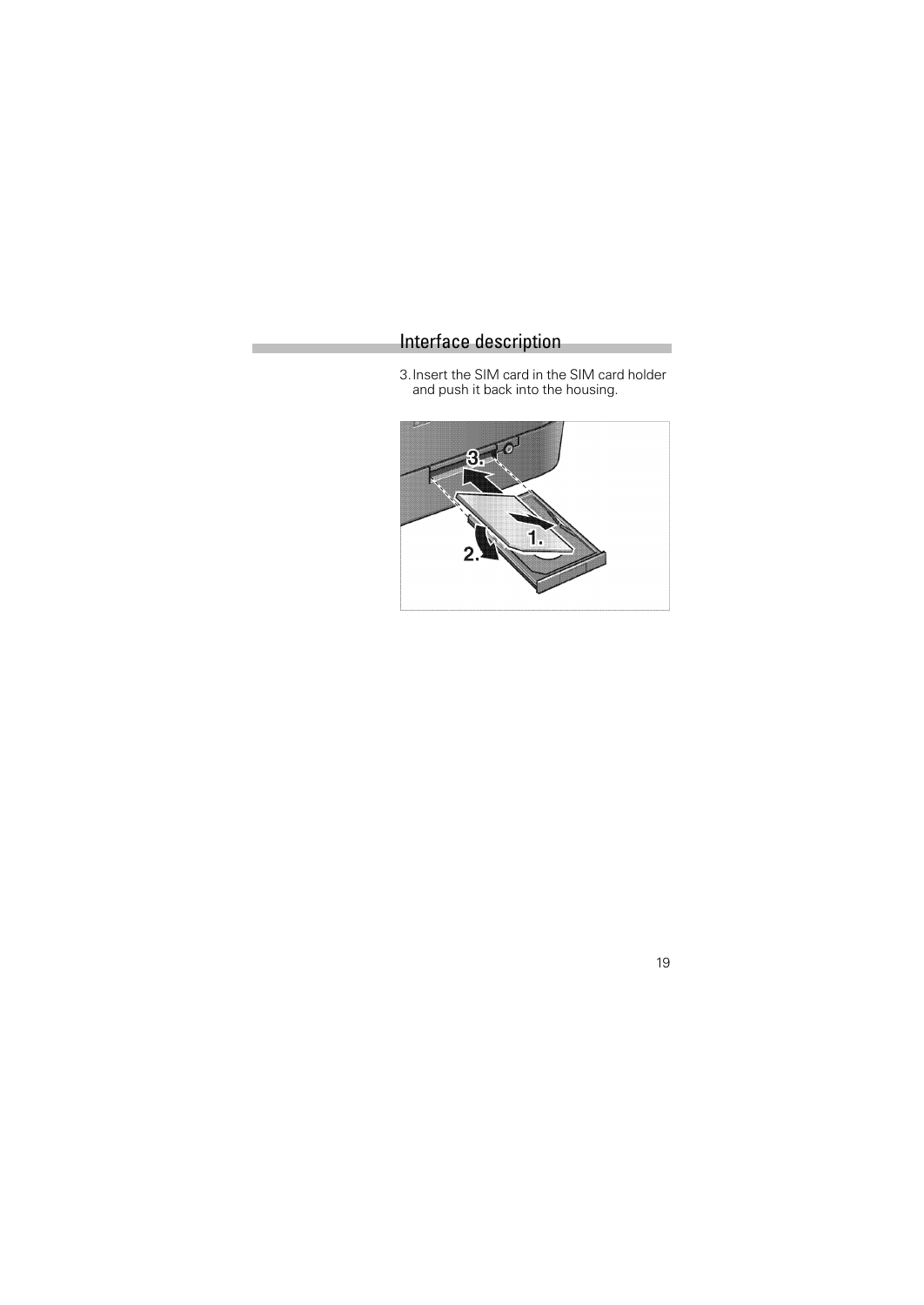|                |                                       |     | Interface description                                                   |                                                         |  |
|----------------|---------------------------------------|-----|-------------------------------------------------------------------------|---------------------------------------------------------|--|
|                | Purpose of the connectors/connections |     |                                                                         |                                                         |  |
| Signal<br>name | <b>PIN</b>                            | VO. | <b>Description of the Parameters</b><br><b>GSM</b> module<br>connectors |                                                         |  |
| <b>CCIN</b>    | 24                                    |     | Input for detection                                                     | $R_i = 100k\Omega$ to GND                               |  |
|                |                                       |     | of the SIM card:<br>high active                                         | $U_{\text{iLmax}} = 0.4V$<br>$\hat{\omega}$ I = 0.1 mA  |  |
|                |                                       |     |                                                                         | $U_{\text{iHmin}} = 1.95V$<br>$U_{\text{iHmax}} = 3.3V$ |  |
| <b>CCRST</b>   | 25                                    | ∩   | Restart                                                                 | $R_0 = 220 \Omega$                                      |  |
| CCIO           | 26                                    | I/O | Date input/output                                                       | Input: $R_i \geq 1 M \Omega$                            |  |
|                |                                       |     |                                                                         | Output: $R_0 = 220 \Omega$                              |  |
| <b>CCCLK</b>   | 27                                    | ∩   | Clock                                                                   | $R_0 = 220 \Omega$                                      |  |
| CCVCC          | 28                                    | ∩   | Supply voltage                                                          | $CCVCCmin = 2.84V$                                      |  |
|                |                                       |     |                                                                         | $CCVCC_{max} = 2.96V$                                   |  |
|                |                                       |     |                                                                         | $I_{\text{max}} = 50 \text{mA}$                         |  |
| CCGND          | 29                                    | Χ   |                                                                         |                                                         |  |

#### **Use and operation**

A SIM card holder from Molex with a SIM\_IN contact is used. Only when the card holder is inserted is the switched closed.

The card can only be replaced when the GSM engine is in the POWER DOWN state.

20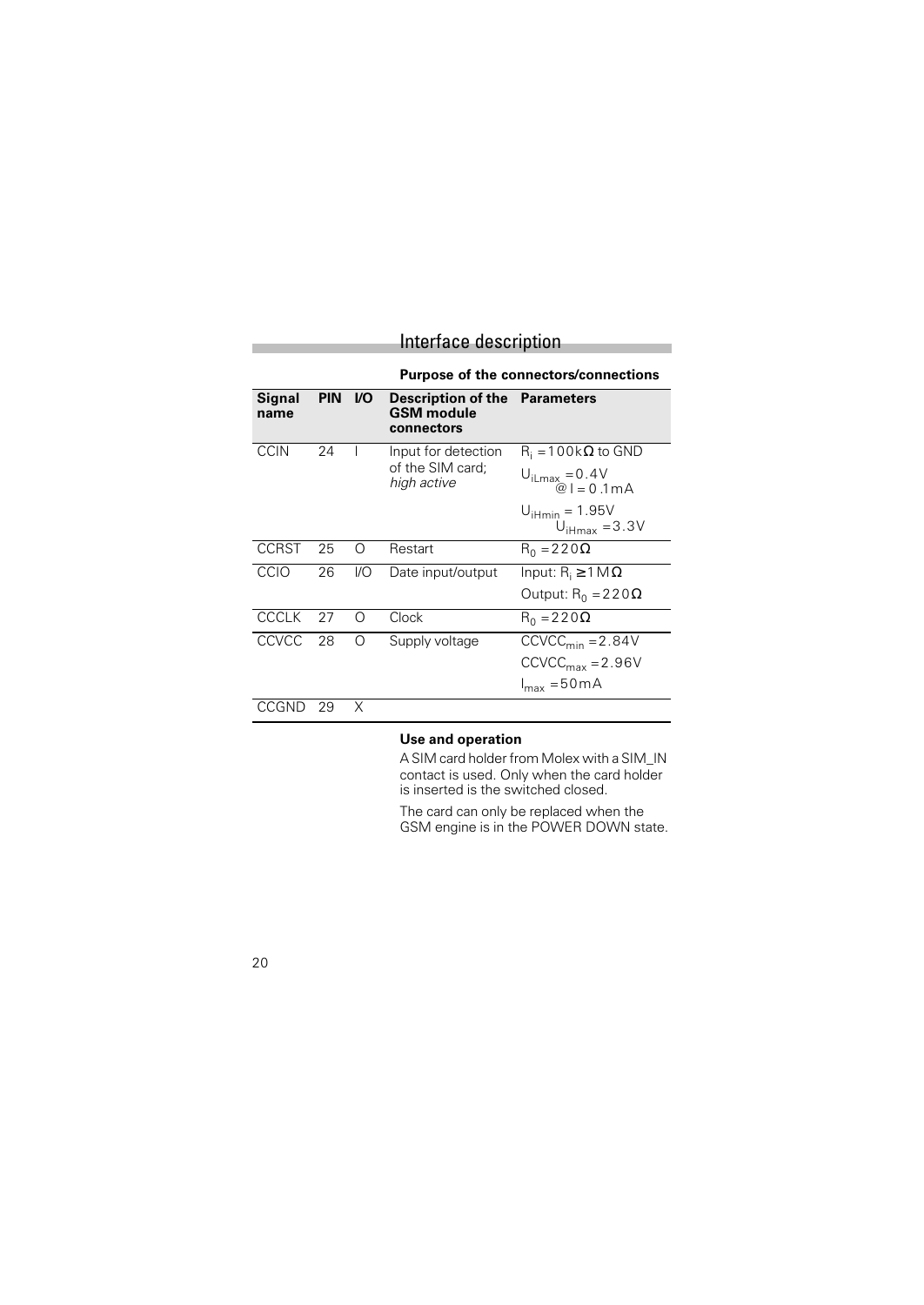The Bootbox BB35 enables software to be updated via the SIM interface. The Bootbox is connected instead of a SIM card (see "Bootbox BB35" on page33).

#### **Interference immunity**

Electrostatic discharge requirements in accordance with ETS 300-342-1

Antenna connector FME (male) A dual band antenna (GSM 900/1800) can beconnected to the RF interface. The connection is implemented as a 50Ω FME (male) coaxial jack.

#### **Antenna connector**



**Purpose of the connectors/connections**

| Signal name PIN |       | VO   | <b>Description</b> |
|-----------------|-------|------|--------------------|
| -RF             | Inner | I/O. | RF input/output    |
| GND             | Outer |      | Frame connection   |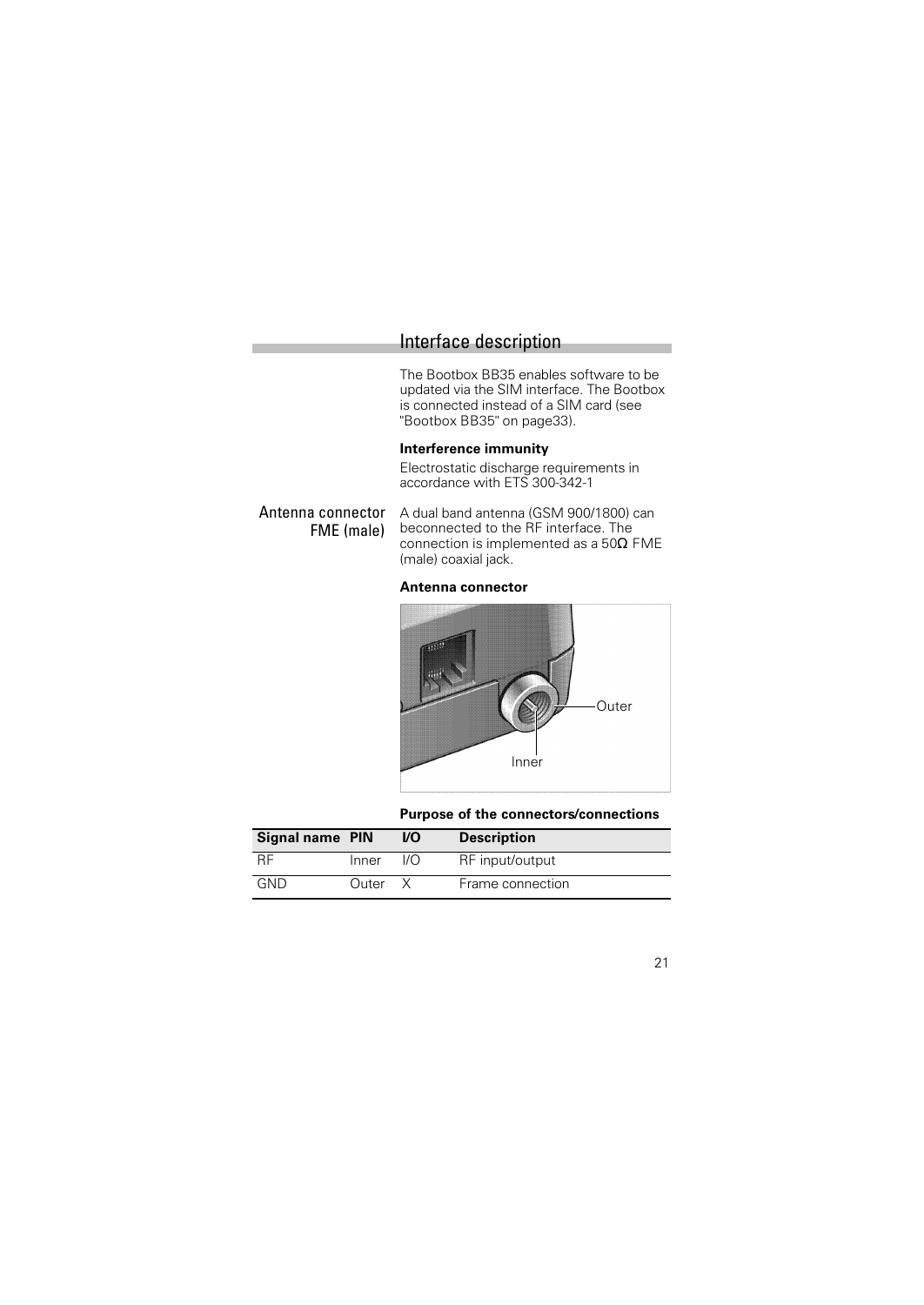#### **Transmission type and method**

- Digitally modulated RF burst signal
- GMSK in accordance with GSM05.04
- Half duplex
- Bidirectional

#### **Interference immunity**

- Electrostatic discharge requirements in accordance with ETS 300-342-1
- Electrical fast transient burst requirements (cable is >3m)
- Surge immunity requirements not specified
- Electrostatic discharge requirements in accordance with ETS 300-342-1
- Immunity RF common mode 0.15–80 MHz in accordance with ETS300-342-1

#### **Connectible antenna**

| Item                                               | Order no. | <b>Supplier</b>                                                                                                               |
|----------------------------------------------------|-----------|-------------------------------------------------------------------------------------------------------------------------------|
| Dual-band antenna<br>(900/1800MHz)<br>Magflex Dual | 300574    | Dynaflex Antennen<br>Vertriebs GmbH<br>Genker Str. 16<br>D-53842 Troisdorf<br>Tel.: +49 224195124-70<br>Fax: +49 224195124-77 |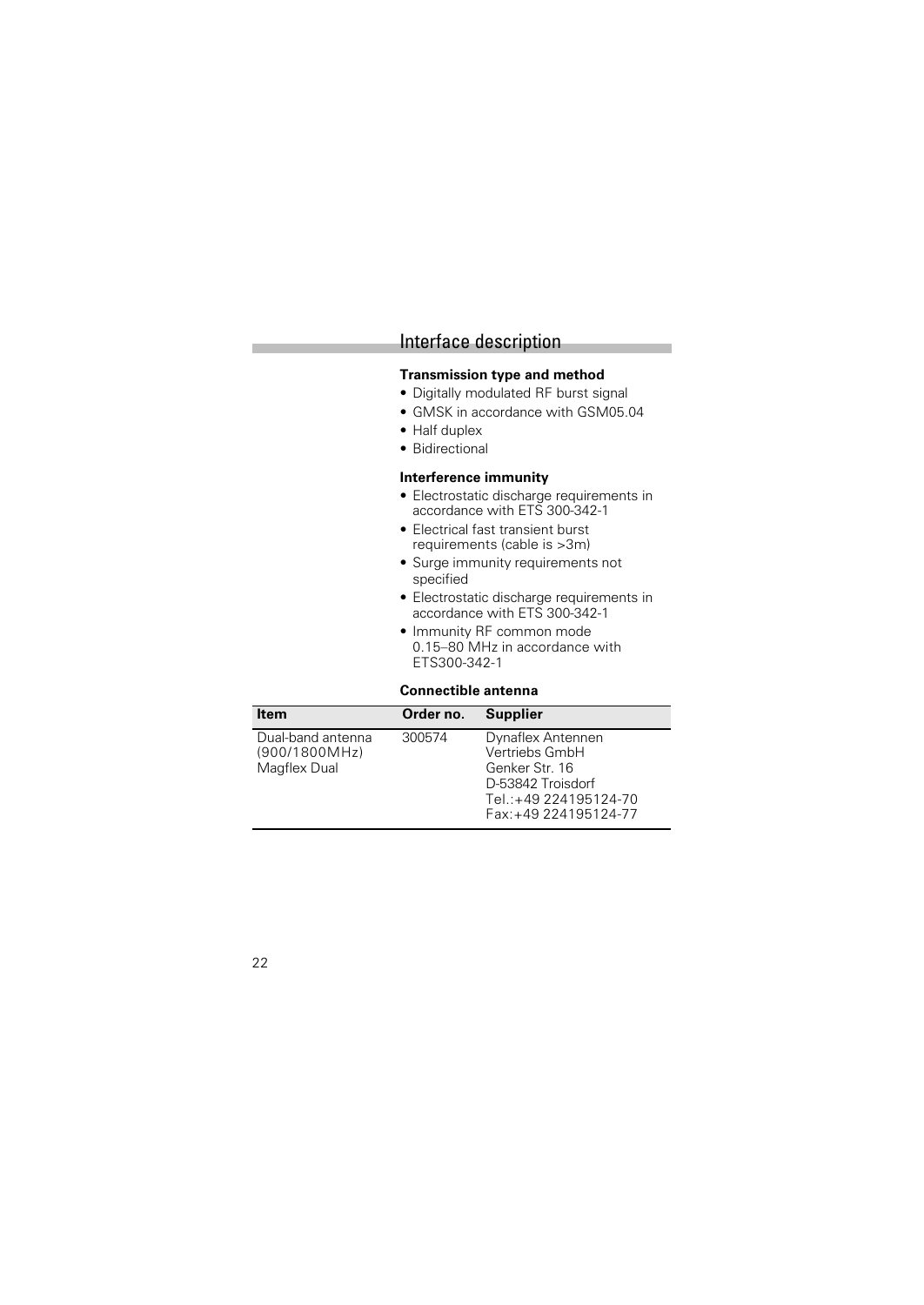RS232 interface The RS232 interface is the interface for the application software and the connection to the PC. The customer application communicates with the TC35 Terminal or the TC35 GSM engine by means of ATcellular commands. The RS232 interface is implemented as a 9-pin D-Sub socket with a screw fitting.



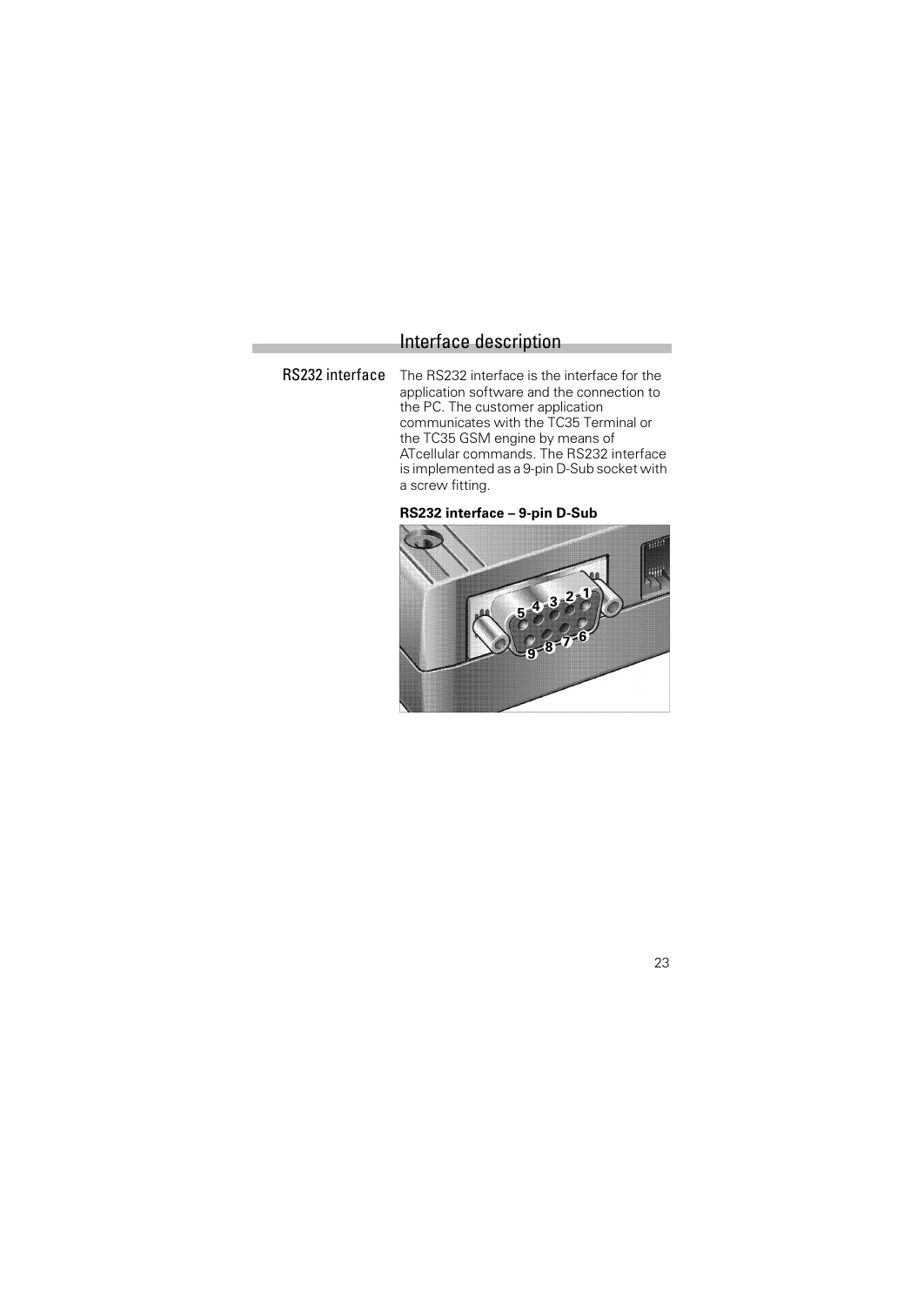#### **Purpose of the connectors/connections**

| Signal<br>name | PIN VO         |   | <b>Description</b>                                                                                   | <b>Parameters</b>                                   |
|----------------|----------------|---|------------------------------------------------------------------------------------------------------|-----------------------------------------------------|
| <b>DCD</b>     | 1              | ∩ | The functions<br>correspond to those<br>of a serial interface<br>on the basis of a<br>V.24 protocol. | active high >5V<br>$low < -5V$                      |
| <b>RXD</b>     | $\overline{2}$ | ∩ |                                                                                                      | logical $1 = low < -5V$<br>$logical$ 0=high $> +5V$ |
| <b>TXD</b>     | 3              |   |                                                                                                      | active high > 2.4V<br>low < 1.8V                    |
| <b>DTR</b>     | 4              |   |                                                                                                      | active high > 2.4V<br>low < 1.8V                    |
| <b>GND</b>     | 5              |   |                                                                                                      | 0V                                                  |
| <b>DSR</b>     | 6              |   |                                                                                                      | active high $>5V$<br>$low < -5V$                    |
| <b>RTS</b>     | 7              |   |                                                                                                      | active high $>2.4V$<br>low < 1.8V                   |
| <b>CTS</b>     | 8              |   |                                                                                                      | active high $>5V$<br>$low < -5V$                    |
| RI             | 9              |   |                                                                                                      | active high $>5V$<br>$low < -5V$                    |

#### **Use and operation**

In order to control the Terminal and transfer data, the customer application (e.g. host computer) is connected via the RS232 cable.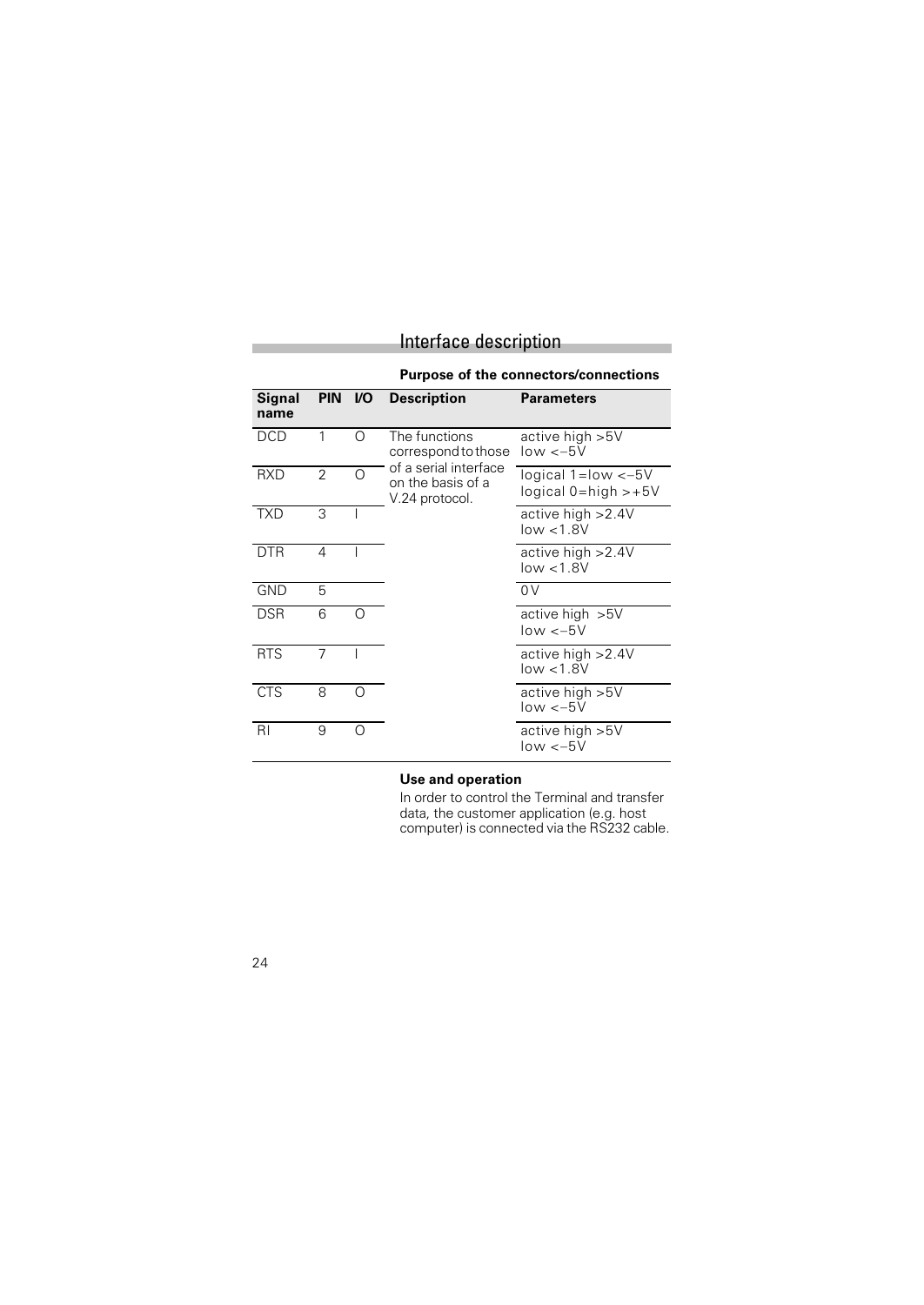#### **Interference immunity**

- The connecting cable must not exceed 1.8m in length.
- Nominal signal range: ±15V
- Max. load current 1A
- Electrical fast transient burst requirements not specified
- Surge immunity requirements not specified
- Electrostatic discharge requirements in accordance with ETS 300-342-1
- Immunity RF common mode 0.15–80MHz in accordance with ETS300-342-1

#### **Connectible RS232 connecting cable**

| <b>Item</b>                                            | Order<br>no. | <b>Supplier</b>                                                                                      |
|--------------------------------------------------------|--------------|------------------------------------------------------------------------------------------------------|
| RS232 connecting cable<br>9-pin D-Sub<br>extension 1:1 | 300574       | Tecline<br>Behrener Str. 8<br>D-66117 Saarbrücken<br>Tel.:+49(0)68192678-29<br>Fax:+49(0)68192678-50 |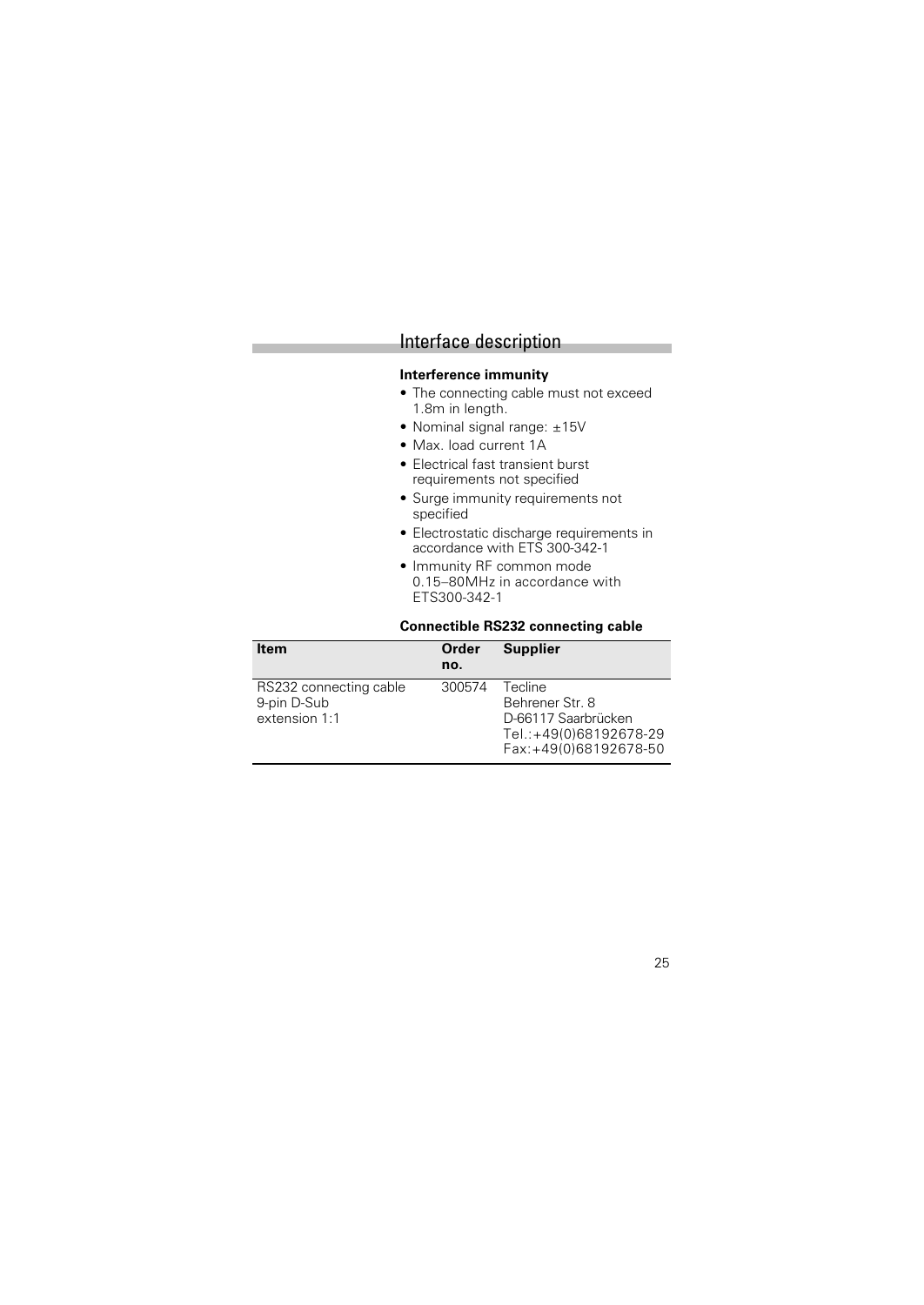#### Startup

Before startup, the components required for your application must be connected. The SIM card must be inserted in a deenergized state.

The TC35 Terminal is ready for operation when supply voltage is applied and the ignition line is activated. If the recommended plug-in power supply unit is used, the ignition line is already connected to the supply voltage line, and the TC35 Terminal is thus immediately switched to the active state. It starts the network search and registers with network operator. Please read the following conditions for switching the Terminal on and off:

Switching onTerminal Simply applying supply voltage (**+** to pin 1 and GND to pin 6) alone is not enough to switch on the TC35 Terminal.

It can be switched on in two different ways:

#### **Activation of the IGT\_IN ignition signal on the power supply connection**

The switching regulator is switched on with the IGT IN=high signal. When the switching regulator is switched on, VBAT is generated as the operating voltage for the GSM module. This still does not activate the GSM module. Triggered by VBAT, a transistor switch generates the IGT ignition signal with a delay of approx. 100ms for the GSM module. Only then is it switched on. (It exits the POWER DOWN operating state.)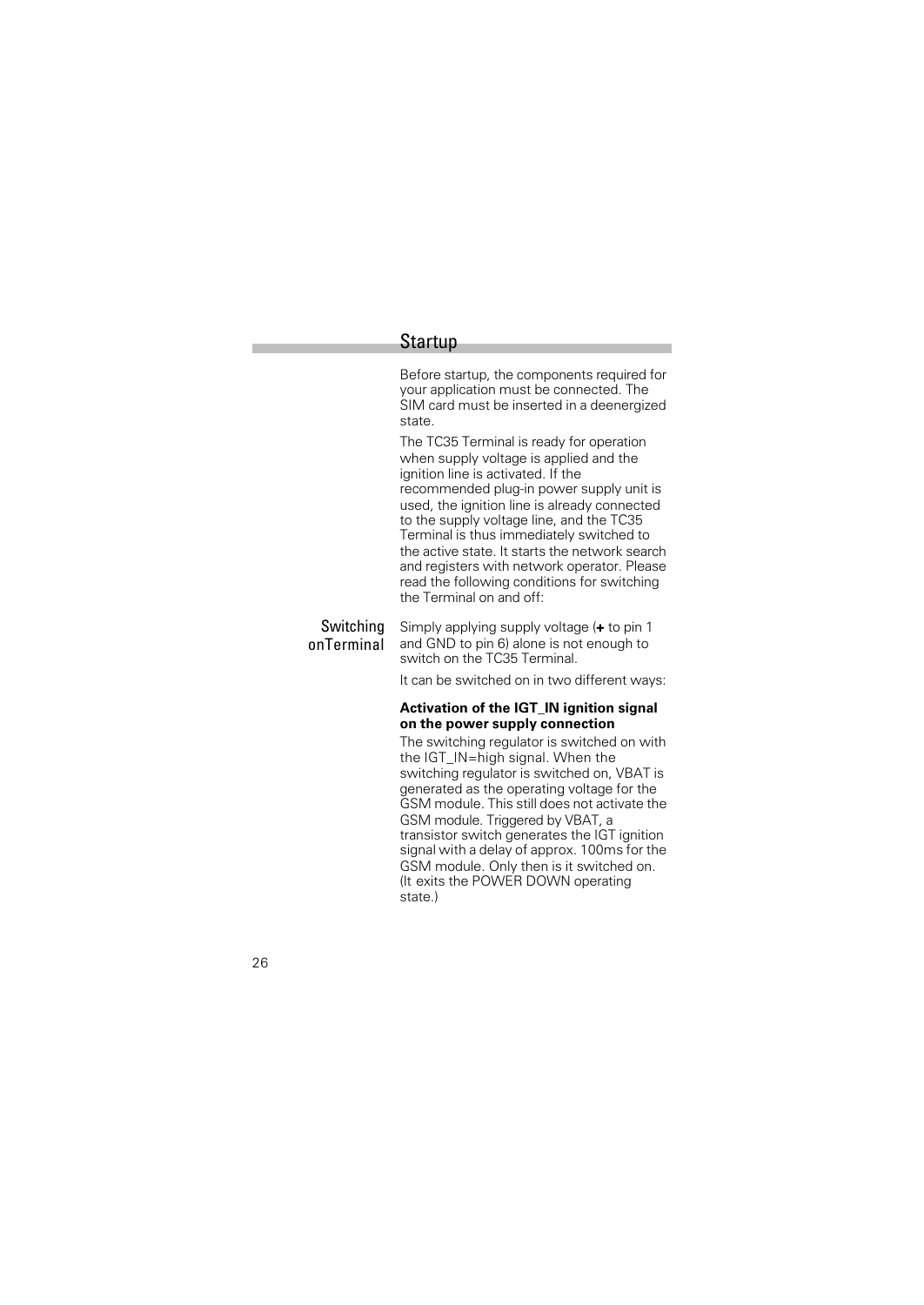#### Startup

In its energized state, the GSM module provides the supply voltage (VDD). VDD ensures that the switching regulator remains on, even when its closing condition is lost (i.e. IGT\_IN=low).

Explanation: VBAT=operating voltage for the GSM module VDD=supply voltage from the module

#### **Activation of the RS232 control line DTR**

The TC35 Terminal can be switched on in the same way as via IGT\_IN by activating the RS232 control line DTR (high signal).

#### **Note**

different ways:

The TC35 Terminal is switched on immediately using the recommended plugin power supply unit (see the above explanation on startup).

Switching off / resetting the **Terminal** 

#### **Using a software command by means of an AT command**

The Terminal can be switched off in two

A software shutdown via an AT command is always advisable for a controlled shutdown of the TC35 Terminal. In this case, the GSM module signs off before the watchdog condition results in the specific switching off of the supply voltages.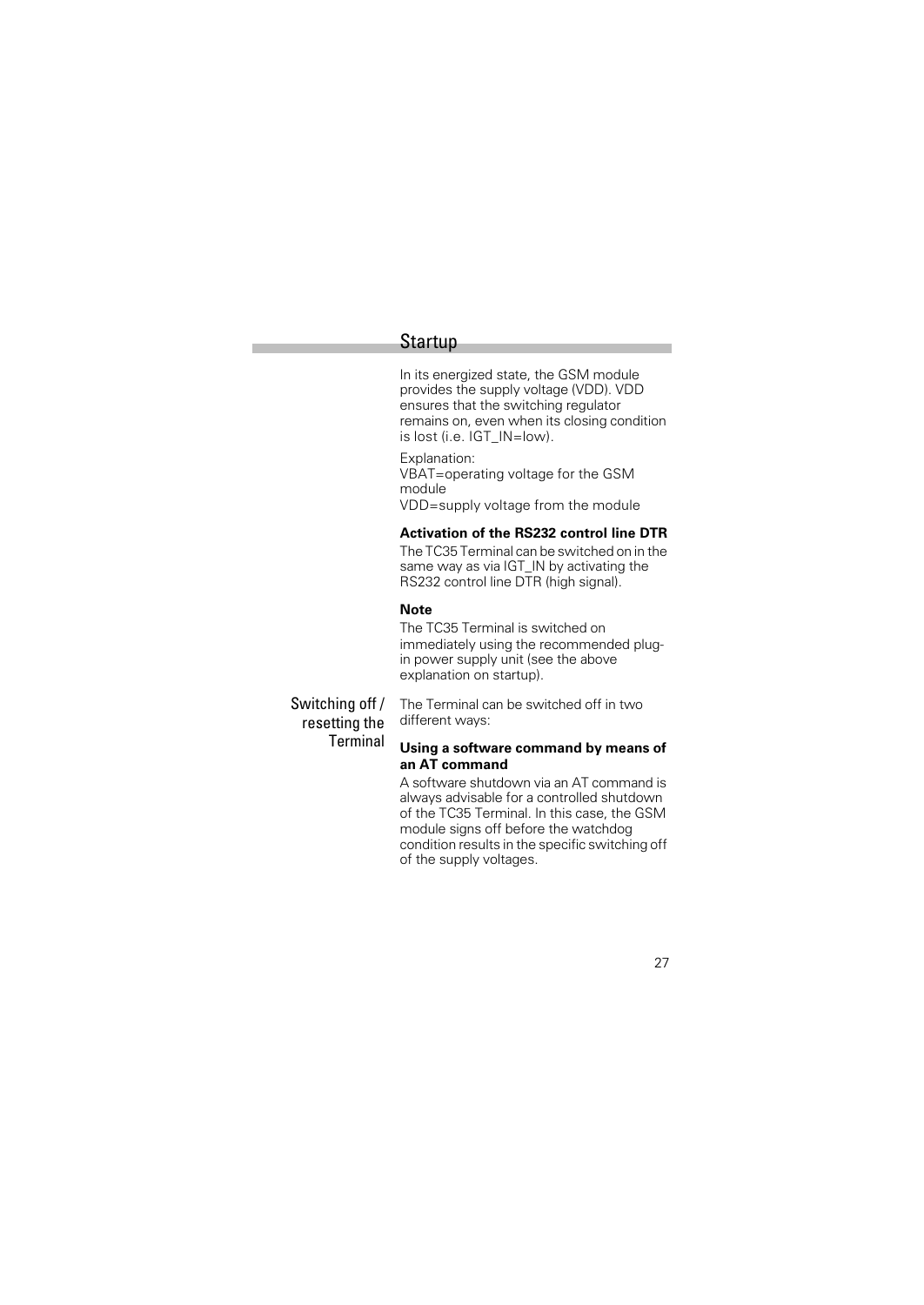#### Startup

#### **Activation of the PD\_IN reset signal on the power supply connection**

The POWERDOWN line on the GSM module is connected to the watchdog input pin of the power supply ASIC, which can only be switched off by changing the watchdog condition. To do this, the PD\_IN Terminal reset line is active (high) for at least 3.5s. This results in immediate, "hard" disconnection, with the TC35 Terminal unable to sign off correctly from the base station in the STANDBY and TALK operating states .

In the case of this hardware shutdown, the software is no longer able to respond before the voltage is switched off. This corresponds to a direct, unannounced disconnection of the operating voltage. In the application you can switch off or reset the module without interrupting the input voltage supply.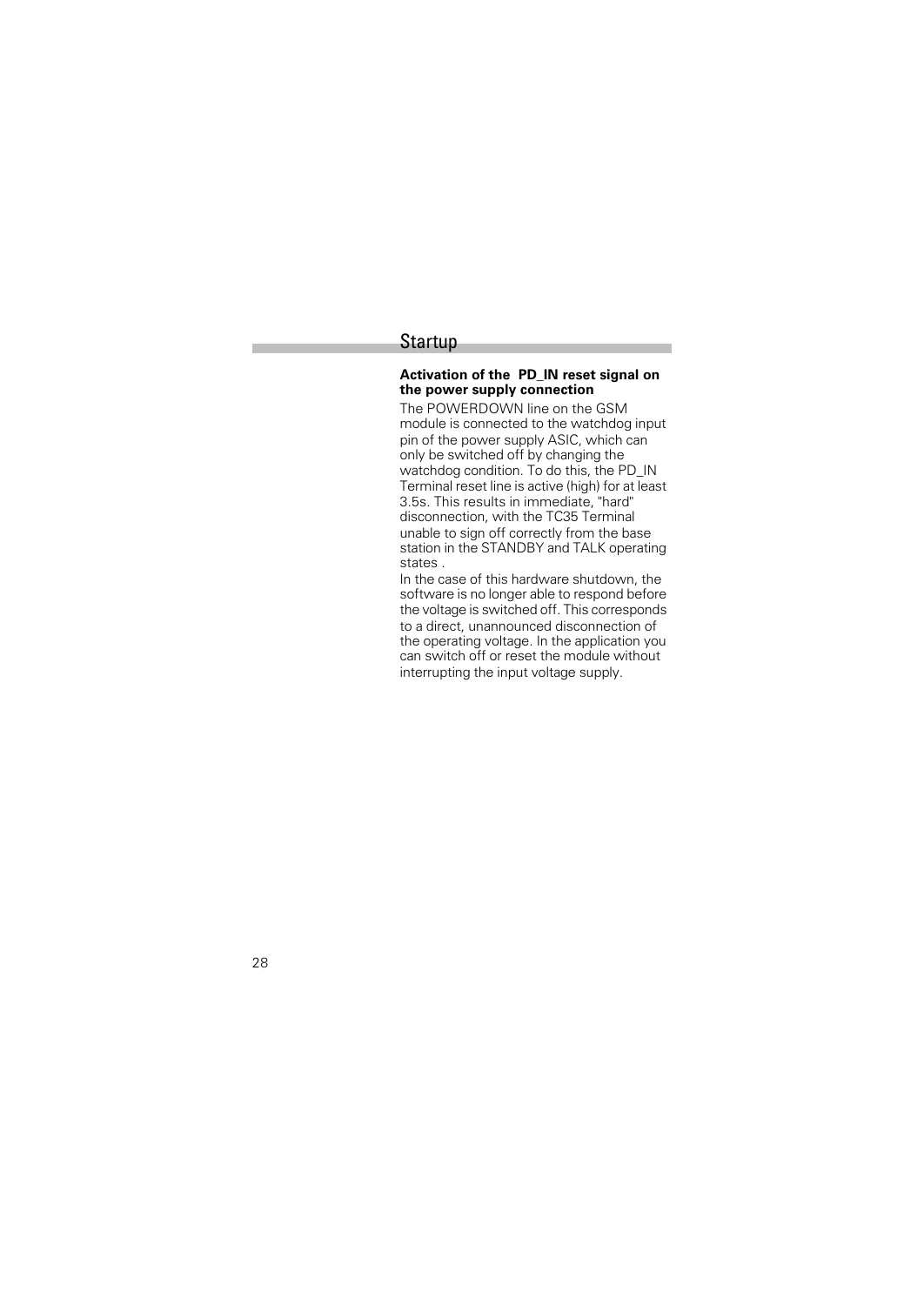# Operating states / LED



The LEDs display the following operating states of the Terminal:

| <b>Operating state</b>                                                                                                             | LED             |
|------------------------------------------------------------------------------------------------------------------------------------|-----------------|
| After connecting the plug- On for 2 s<br>in power supply unit                                                                      |                 |
| POWER DOWN                                                                                                                         | Off             |
| – Network search or<br>$-$ no SIM card is inserted<br>or<br>– no PIN is entered<br>(via PC) or<br>– no GSM network is<br>available | Flashes rapidly |
| <b>STANDBY</b><br>(registered in the network)                                                                                      | Flashes slowly  |
| Connection (TALK)                                                                                                                  |                 |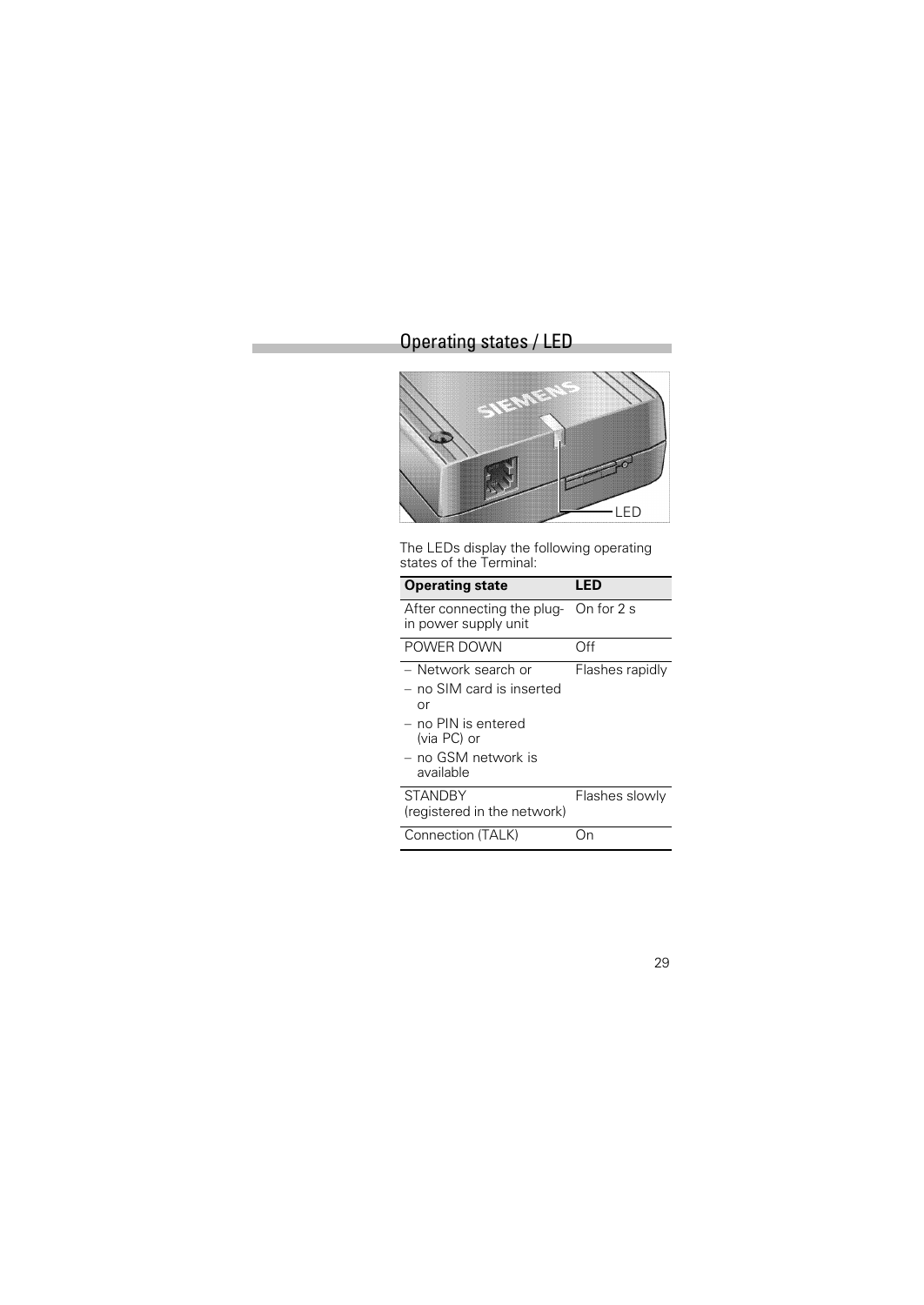### Operating states / LED

#### **Note:**

Usually, the network search takes only a fewseconds till the Terminal is registered. If the flashing continues, this means that no SIM card is inserted, no PIN number is entered or no GSM network is available.

POWER DOWN Once the operating voltage is applied (**+** and GND), the TC35 Terminal is in the POWER DOWN state.

> The operating voltage for the GSM module is disconnected (the switching regulator is off). In other words, the software of the GSM module is not active.

A transition to the POWER DOWN state always occurs in the following circumstances:

- When the Terminal (module) is shut down by means of AT commands (e.g. sleep mode).
- When the external reset line is active.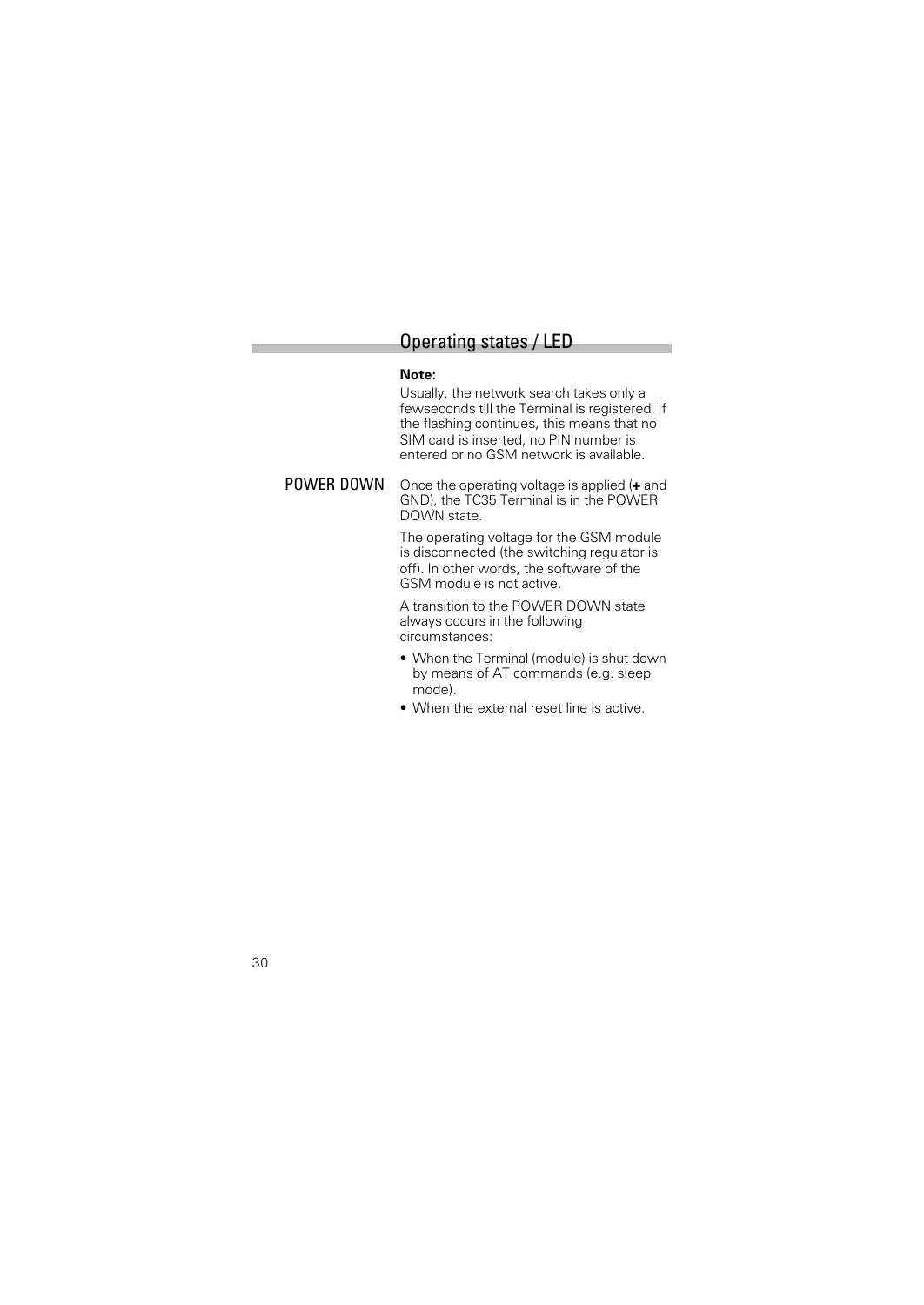# Operating states / LED

| Network search<br>(no SIM card,<br>no PIN number,<br>no GSM network) | In the network search state, the TC35<br>Terminal searches for a GSM network. All<br>the components in the GSM Terminal<br>(module) that are not required are shut down<br>in several stages by the energy-saving<br>software. |
|----------------------------------------------------------------------|--------------------------------------------------------------------------------------------------------------------------------------------------------------------------------------------------------------------------------|
|                                                                      | This state is reached:                                                                                                                                                                                                         |
|                                                                      | • From the POWER DOWN state: by an<br>active ignition (on) signal at the power<br>supply connection or                                                                                                                         |

- From the TALK or STANDBY state: when the network is lost (out of range)
- Standby In the STANDBY state, the TC35 Terminal is ready to send and receive and registered in the network. Paging is performed with the GSM network in order to obtain synchronisation with the GSM network (repetition rate dependent on the BSPA\_Mutiframe=2...9 parameter). All the components that are not required are shut down in several stages by the energysaving software. Power consumption in this state depends on the current network availability.
	- Talk In TALK mode a connection has been established between two subscribers via the GSM network. Power consumption is at the maximum and depends on the GSM network availability and several connection settings (e.g. DTX off/on, FR/EFR/HR, hopping sequences and antenna coupling).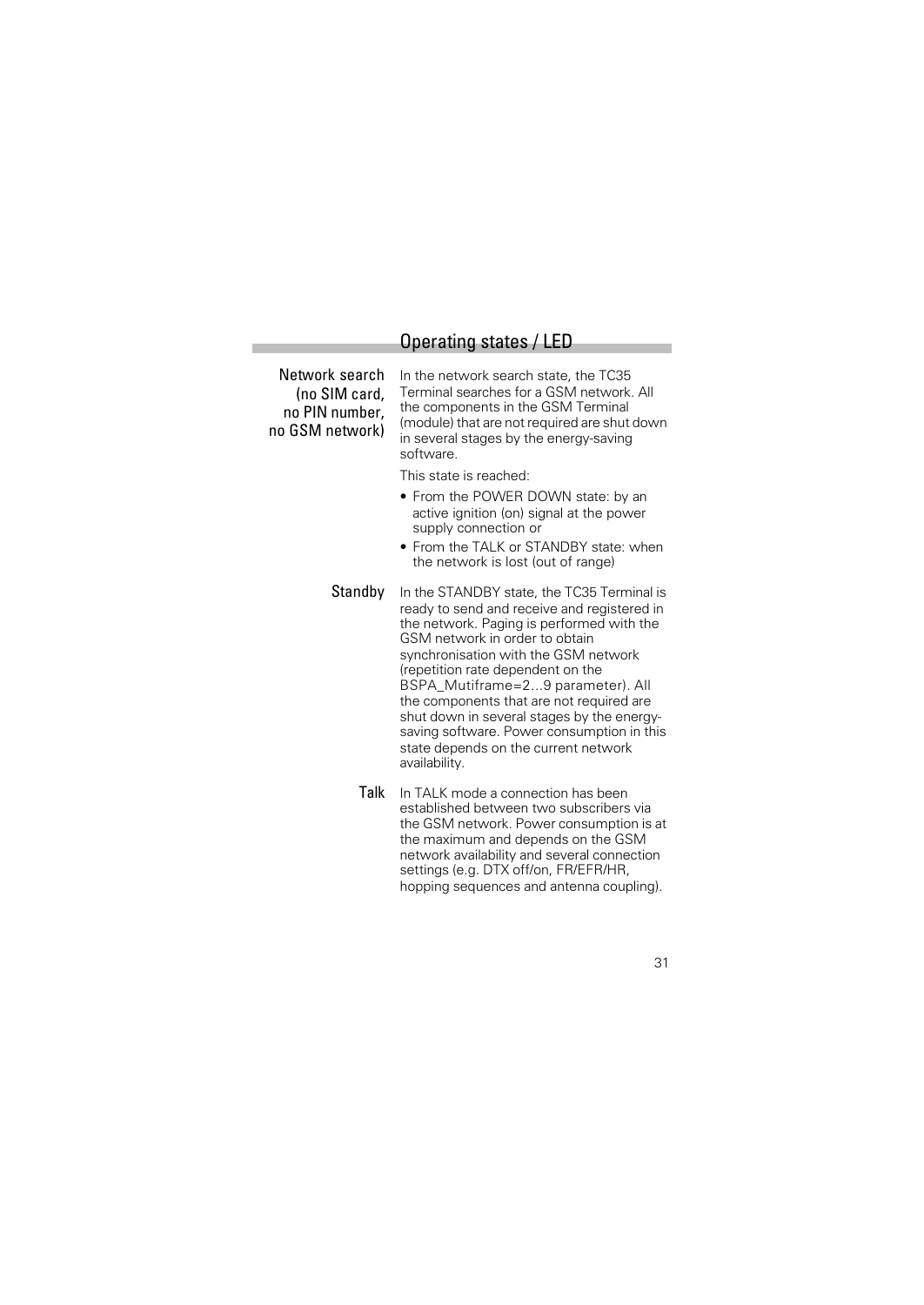# AT command control

The TC35 Terminal is controlled and programmed by means of AT commands. The AT command structure corresponds to the TC35 module used. The AT commands can be obtained from the ICM WM home page: www.siemens.com/wm.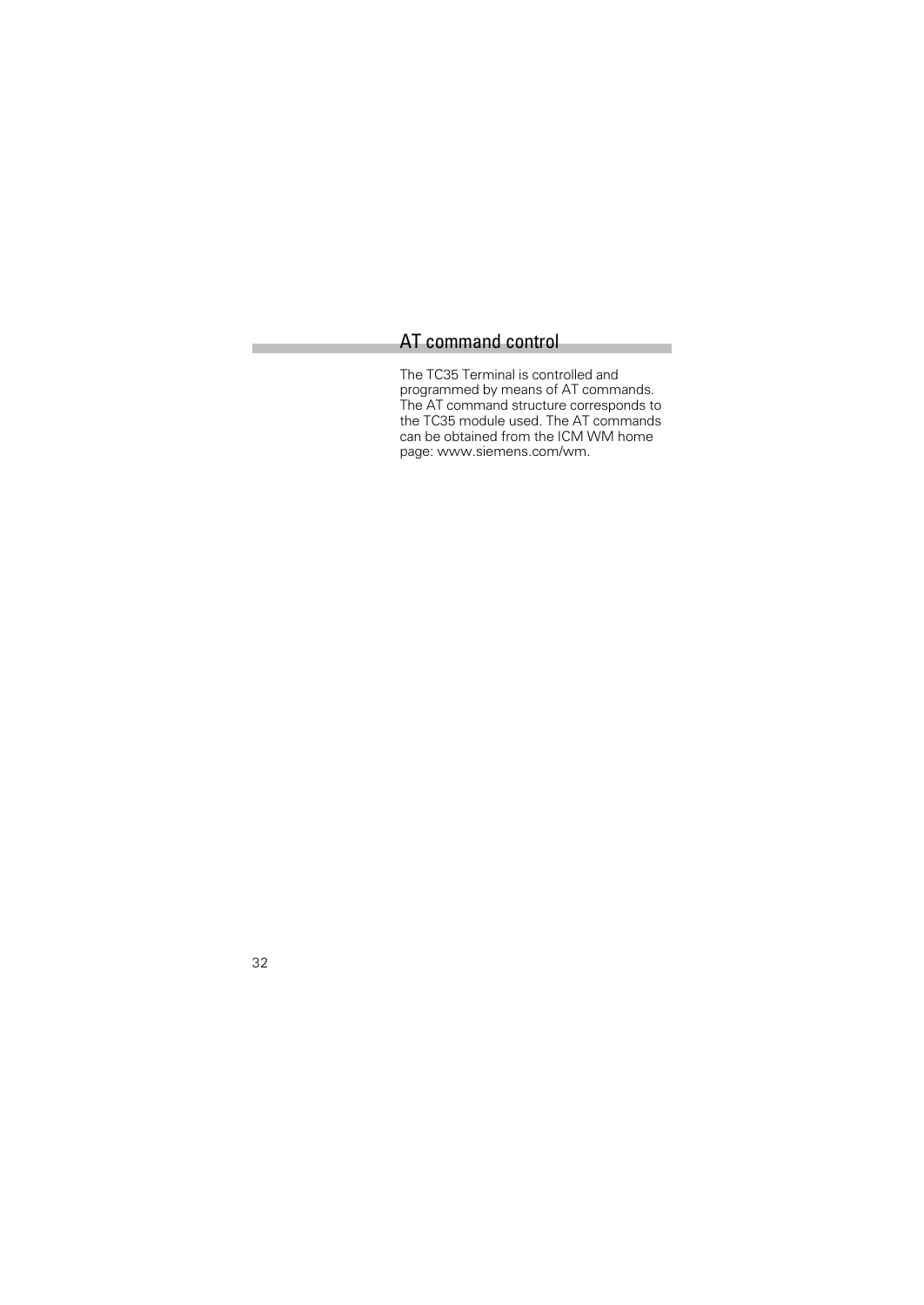# SW update

A SW update for the TC35 Terminal takes place via the RS232 interface or the SIM interface. These interfaces must be designed in such a way that the upgrading ofthe TC35 Terminal is integrated in the application. The software can be obtained from the ICM WM home page. The SW package is self-unpacking and menu-driven. The Bootbox BB35 is required for updating via the SIM interface.

**Ordering data for the Bootbox:**

| <b>Item</b>                   | <b>Product code</b> | Source                                                                                                                           |
|-------------------------------|---------------------|----------------------------------------------------------------------------------------------------------------------------------|
| <b>Bootbox</b><br><b>BB35</b> | L36880-N8102-A100   | Via the indirect sales channel,<br>orders can be placed with your<br>distributor or system integrator.                           |
|                               |                     | Via the direct sales channel (local<br>companies), orders can be<br>placed with ICM WM by using<br>the familiar sales structure. |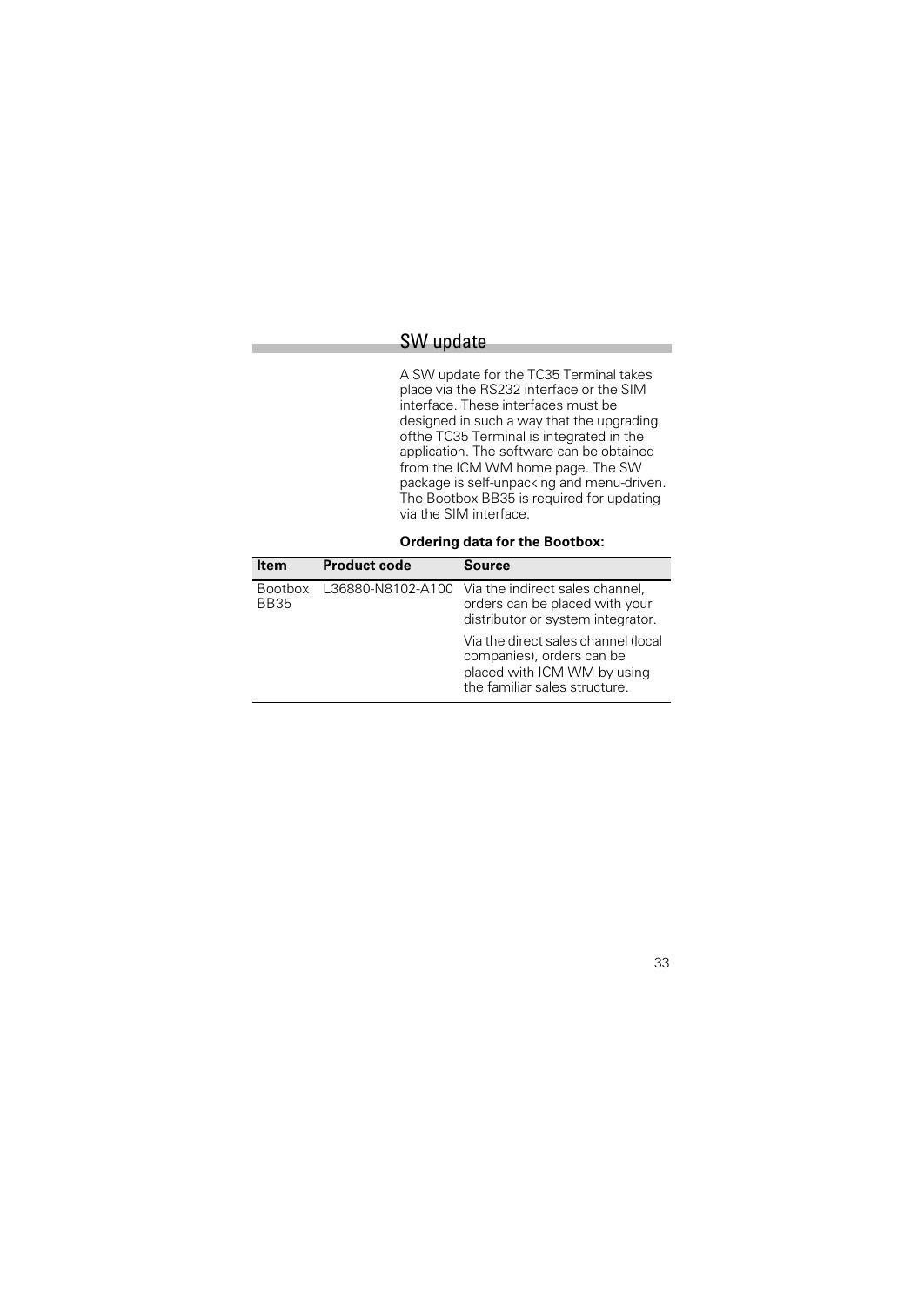| Compatibility |  |  |
|---------------|--|--|
|               |  |  |

| Compatibility<br>withthe |                        | The direct predecessor of the TC35 Terminal<br>is the M20 Terminal.                                                                                   |                 |  |  |
|--------------------------|------------------------|-------------------------------------------------------------------------------------------------------------------------------------------------------|-----------------|--|--|
| predecessor, the         |                        | The antenna connector is not compatible.                                                                                                              |                 |  |  |
| M20Terminal              |                        | The modified version (passive version) of the<br>Votronic handset must be operated at the<br>audio interface in accordance with<br>HH-SI-30.3/V1.1/0. |                 |  |  |
|                          |                        | The following table shows the compatibility:                                                                                                          |                 |  |  |
|                          | Hardware:              |                                                                                                                                                       |                 |  |  |
| Interfaces               | <b>M20 Terminal</b>    | <b>TC35 Terminal</b>                                                                                                                                  | Compa-<br>tible |  |  |
| Power supply unit        | Mini-Western<br>socket | Mini-Western<br>socket                                                                                                                                | Yes             |  |  |
| Audio interface          | Mini-Western<br>socket | Mini-Western<br>socket                                                                                                                                | Yes $*1$        |  |  |

\*1) The studio interface is no longer available PC interface RS232 interface RS232 interface Yes \*2)

with the TC35 Terminal.

\*2) All the control lines are brought out of the TC35T.

#### **Software:**

Antenna connector FME (female) FME (male) No

The command set of the M20 Terminal has been modified and extended for the TC35 Terminal and is thus not 1:1 compatible. A migration paper with the modifications is available at the ICM WM home page on the Internet.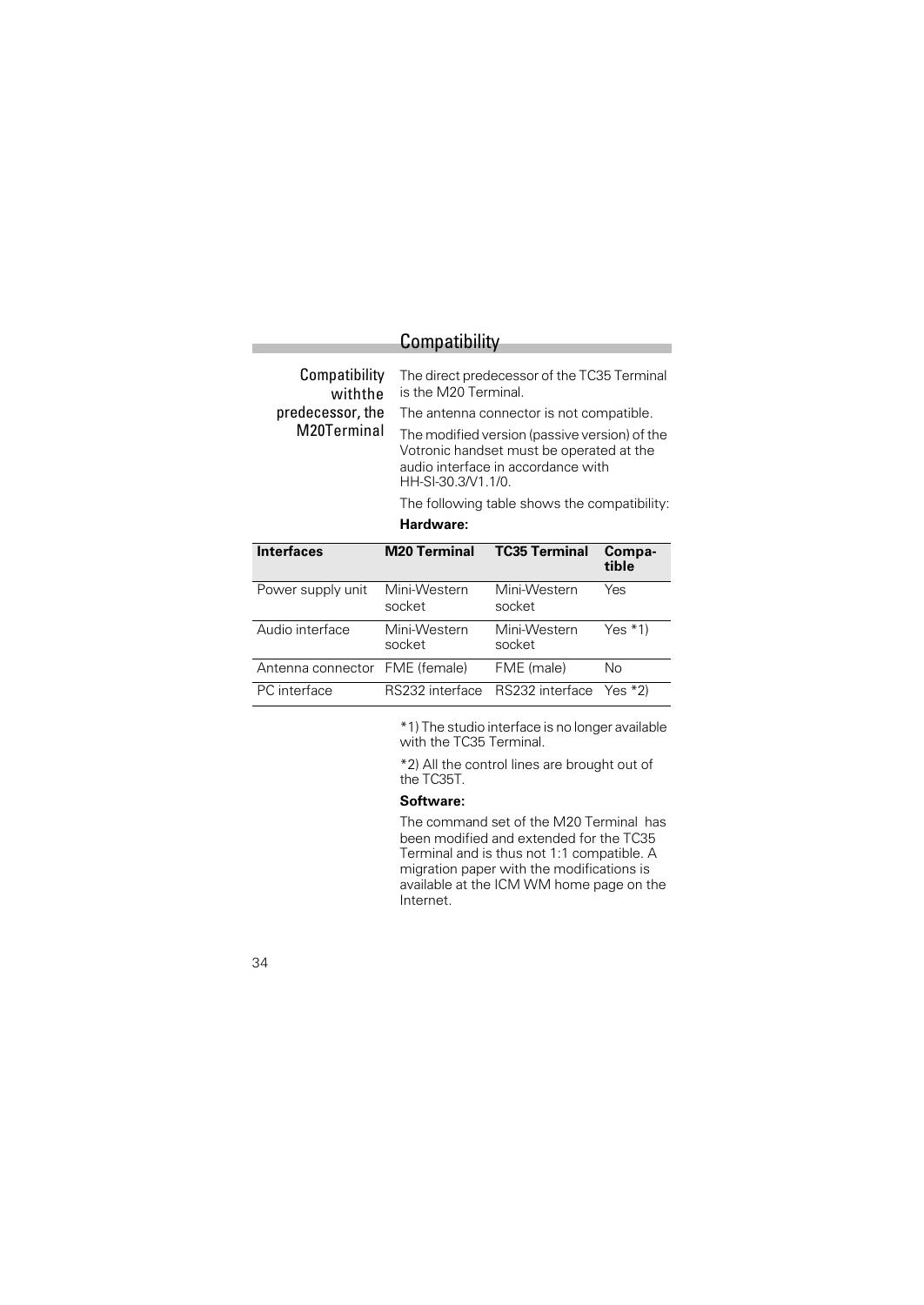## Certification / maintenance

Certification The TC35 with its IMEI number is approved for operation in GSM networks and complies with the following EU directives:

- Directive 89/336/EEC on electromagnetic compatibility
- Directive 98/13/EC, CTR 19 and CTR 20, on telecommunications Terminal equipment
- Directive 98/13/EC, CTR 31 and CTR 32, on telecommunications Terminal equipment
- Directive 73/23/EEC on low voltage, supplemented by Directive 93/68/EEC

# $\epsilon$

- Maintenance tips Treat the SIM card with the same care as your credit card. Do not bend or scratch the SIM card or expose it to static electricity.
	- Wipe the Terminal housing with a moist or antistatic cloth. Do not use a chemical cleaning agent.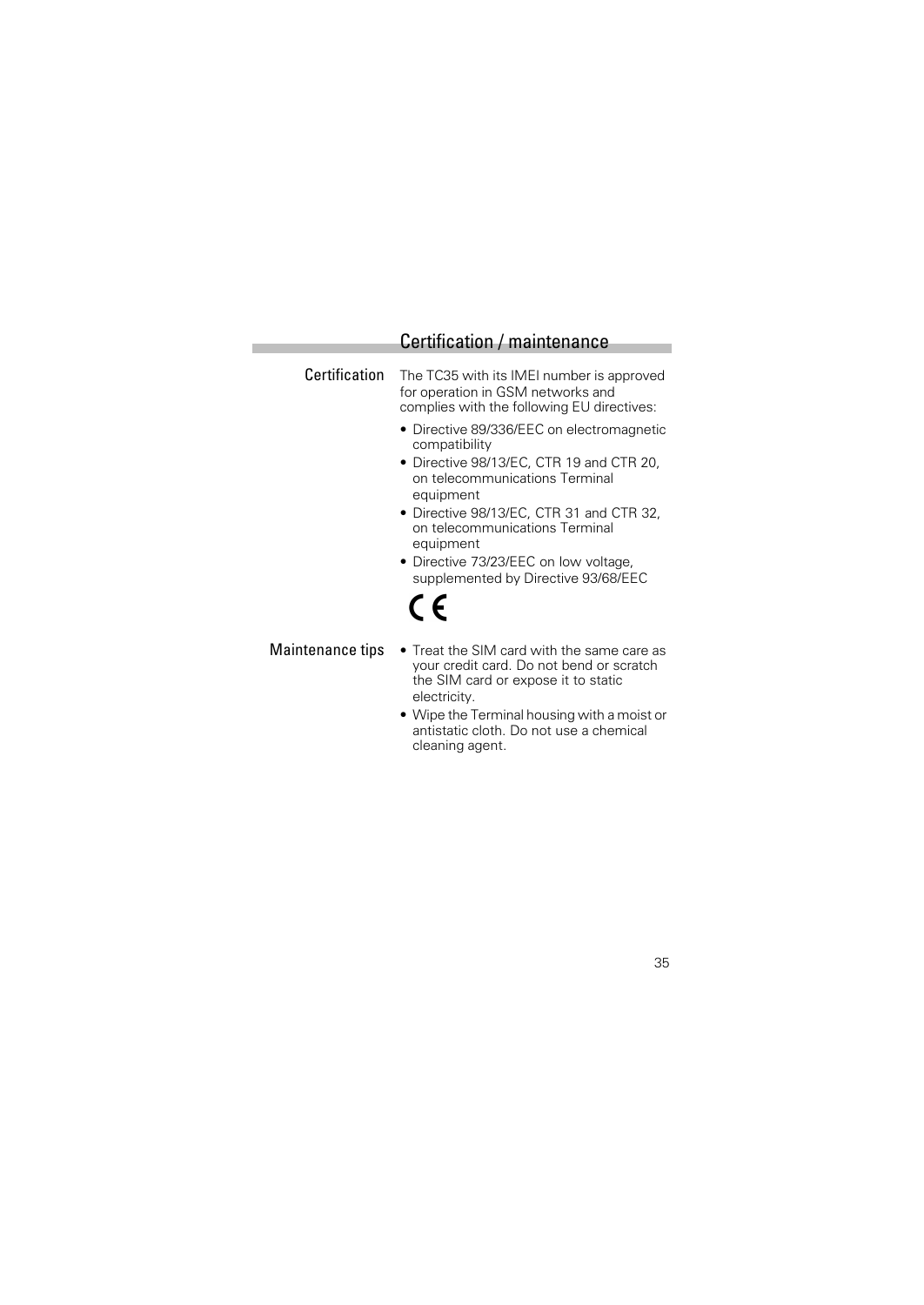# Index

# **A**

Accessories 8 Antenna connector 4, 11, 21 AT command control 32 Audio 7

# **B**

Bootbox 33

# **C**

Certification 7, 35 Compatibility 34

# **D**

Data 7

**E**

External interface 8

# **F**

Fax 7 Features 7 Fuses 13

#### **H**

Handset connector 4, 11, 15

## **I**

Installation 9 Interface description 11

### **L**

LED 4, 29

#### **M**

Maintenance 35 Mini-SIM card holder 4, 11

#### 36

**N** Network search 31

# **O**

Operating state 29 Overview 4 Overvoltage 13

#### **P**

Package contents / scope of delivery 9 Plug-in power supply unit 4, 11 Polarity reversal 13 Power down 30 Product data 7 Product description 5

#### **R**

RS232 interface 11, 23

#### **S**

Safety and installation information 9 Safety information 1 SIM card connector 18 SMS 7 Standby 31 Startup<sup>26</sup> SW update 33 Switching off 27 Switching on 26

# **T**

Talk 31 Top-hat rail installation 10